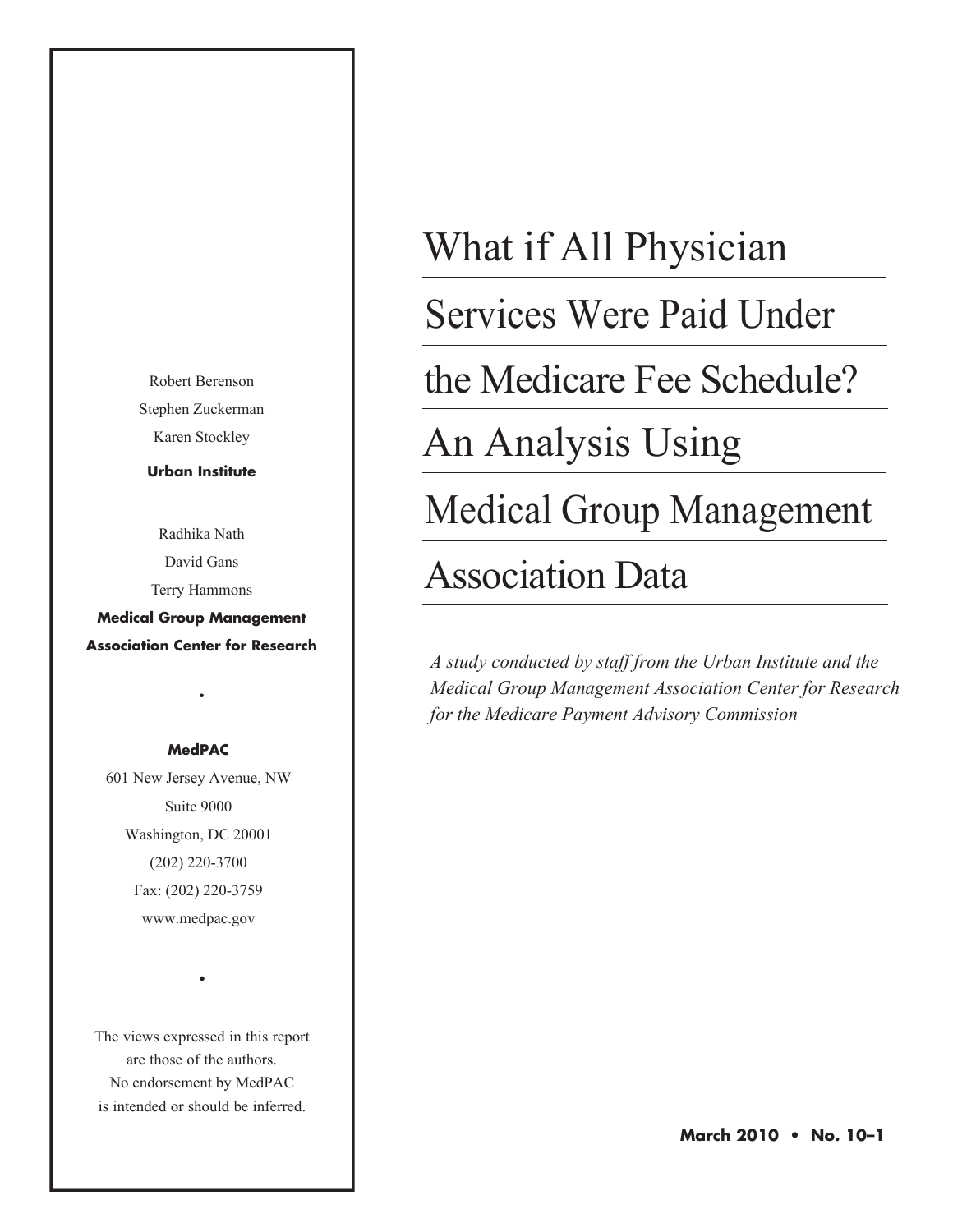# **What if All Physician Services Were Paid Under the Medicare Fee Schedule? An Analysis Using Medical Group Management Association Data**

## **Final Report**

March 2010

**Robert Berenson Stephen Zuckerman Karen Stockley**  Urban Institute

**Radhika Nath David Gans Terry Hammons**  Medical Group Management Association Center for Research

> Submitted to:  **Medicare Payment Advisory Commission**  601 New Jersey Avenue, NW Suite 9000 Washington, DC 20001

> > Submitted by:  **The Urban Institute**  2100 M Street, NW Washington, DC 20037 Telephone: (202) 833-7200

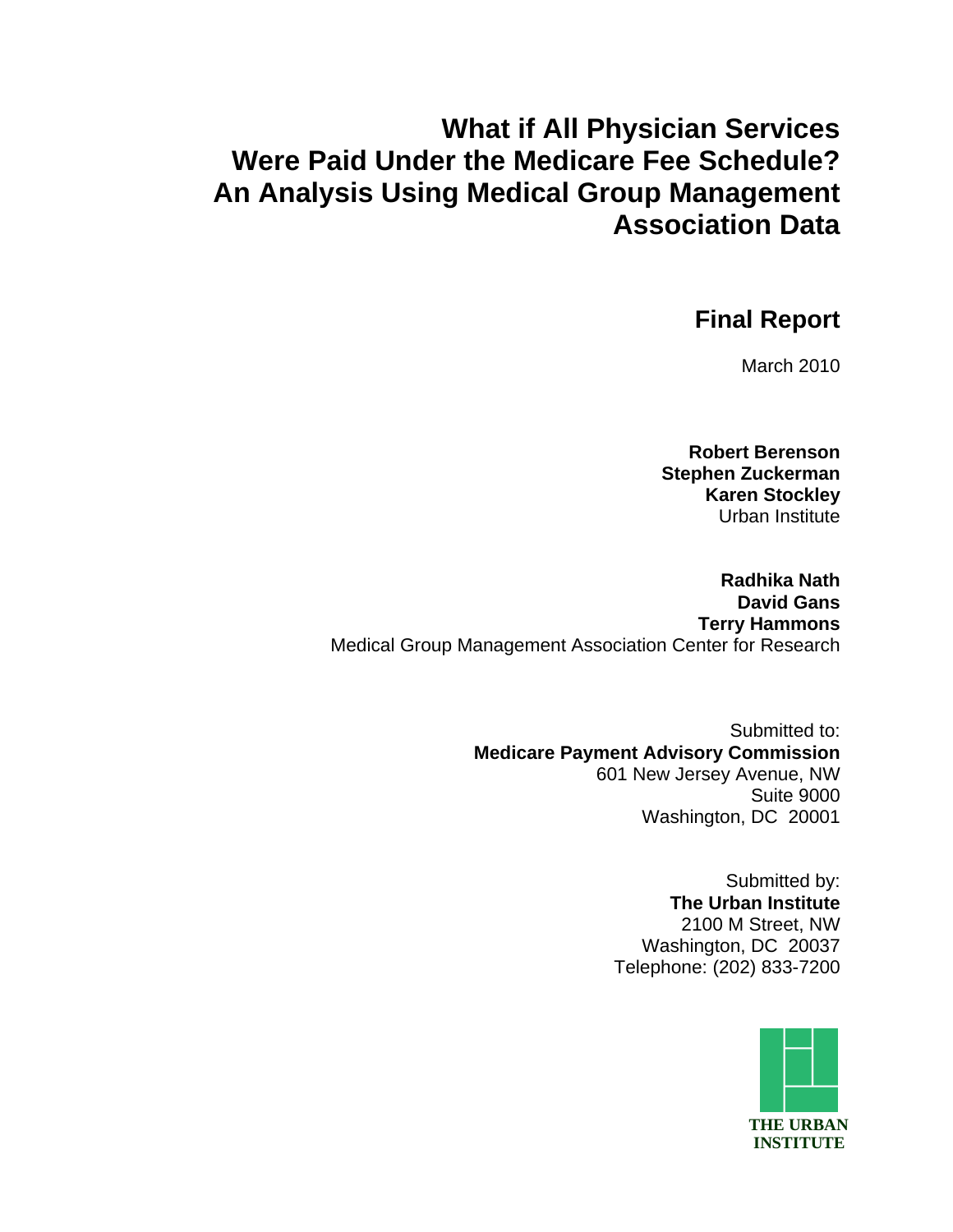#### **Introduction**

 $\overline{a}$ 

A primary goal of the 1992 Medicare physician payment reforms based on a resourcebased relative value scale (RBRVS) was to create an economically neutral fee schedule -- one that rewards all physician work equally. To develop such a fee schedule, the Centers for Medicare and Medicaid Services (CMS) refined and expanded the estimates developed by William Hsiao and colleagues of the work required to perform physician services. The resulting Medicare Fee Schedule increased payment for evaluation and management services (E&M) and decreased payment for procedures and tests relative to historical payment levels. The expected effect of this shift was to raise Medicare payments per service to primary care specialties and to lower payments per service for most other specialtie[s.](#page-2-0)<sup>1</sup>

At that time, "resource-based" applied to work but not practice expenses. Between 1998 and 2004 resource-based was extended to encompass practice expenses as well, such that the entire fee schedule is now resource-based and designed to be neutral across specialties. That is, payment is supposed to reflect the underlying resource costs associated with reimbursable services. Differences in compensation per hour are supposed to represent differences in practice expenses and the work associated with the mix of services different specialties provide, without specialty differentials otherwise.

Research has shown that there has not been redistribution beyond the initial implementation of resource-based work units from procedures and tests to E&M services. On the one hand, there have been modest increases in the relative value units (RVUs) assigned to many E&M services. Counterbalancing that effect has been an accelerated growth in volume of

<span id="page-2-0"></span><sup>&</sup>lt;sup>1</sup> Hogan, Christopher. "Physician Incomes Under an All-Payer Fee Schedule." *Health Affairs*, Fall 1993: 170-176.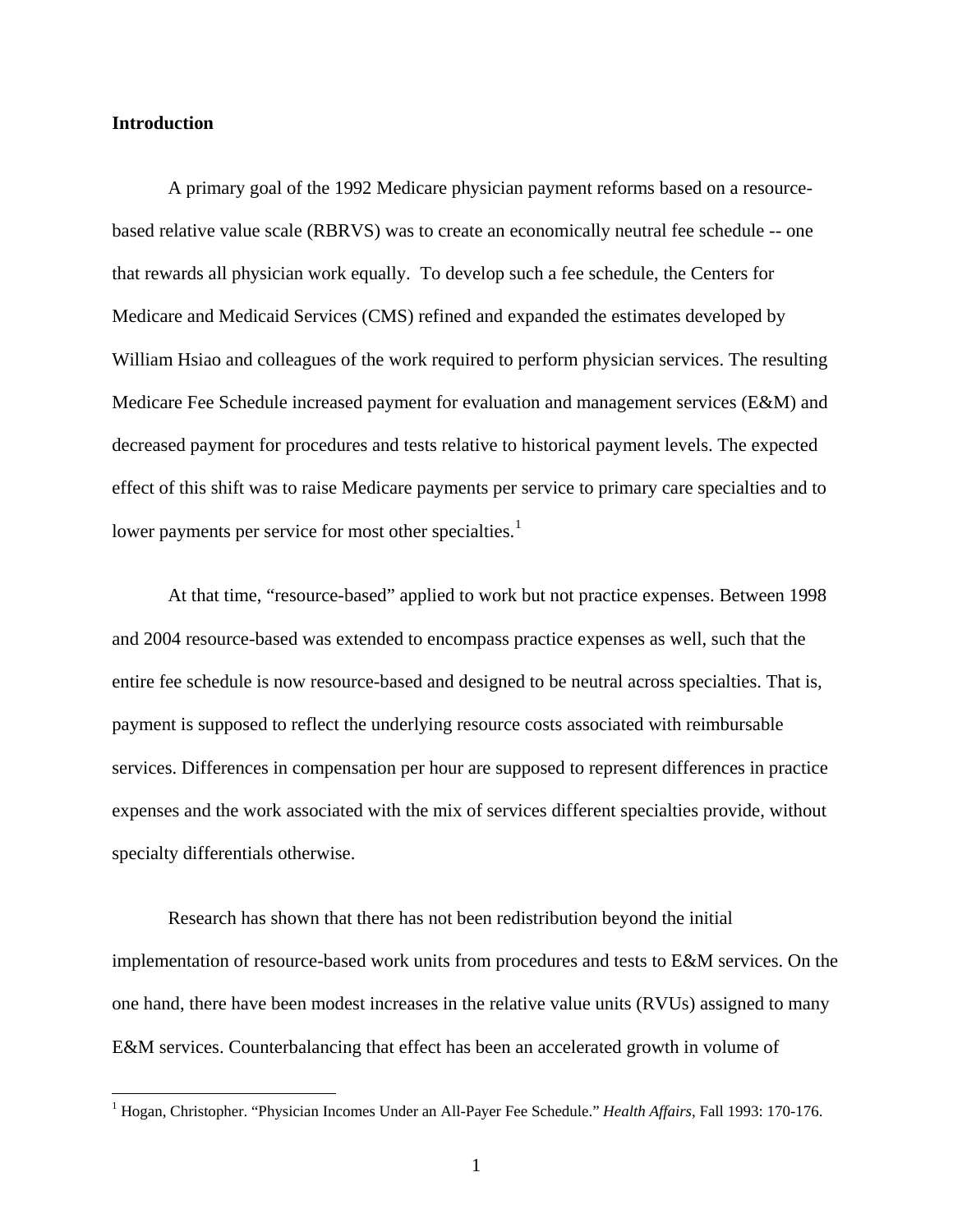services, with tests (including imaging) and minor procedures growing much faster than E&M services and major procedures. Additionally, very few of the new services approved for payment under the fee schedule were in the E&M category, further contributing to differential volume growth of r[e](#page-3-0)imbursable services.<sup>2</sup>

Since the new Medicare Fee Schedule based on RBRVS was implemented in 1992, there has been policy interest in assessing the impact of the fee schedule on physicians' revenues and compensation. Simulating the impact of the Medicare Fee Schedule as if all physician services were paid under the fee schedule would permit policy makers another view about whether the redistributive goals of the RBRVS-based fee schedule are being achieved in the direction of payment neutrality, i.e., providing equal payments for equal work across specialties. Unfortunately, the analyses performed as the new fee schedule was first implemented lacked the needed data on physician productivity across all reimbursed services to permit a satisfactory simulation of physician compensation that assumed that all physician services were paid at Medicare Fee Schedule rates.<sup>[3](#page-3-1)</sup>

Since those initial attempts, no one has simulated how the Medicare Fee Schedule would change compensation per hour worked, annual compensation by specialty, or how such simulated compensation compares with actual compensation as reported from various physician surveys. Although there is extensive survey data displaying physician compensation, all of the surveys understandably provide aggregate compensation, that is, compensation from all payers, thereby obscuring the specific impact of Medicare's payments on physician compensation levels.

 $\overline{a}$ 

<span id="page-3-0"></span><sup>&</sup>lt;sup>2</sup> Maxwell, Stephanie, Stephen Zuckerman, and Robert Berenson. "Use of Physician Services under Medicare's Resource-Based Payments." *The New England Journal of Medicine*, 2007, 356(13): 1853-1861.

<span id="page-3-1"></span> $3$  Hogan (1993); Hsiao, William C., Daniel L. Dunn, and Diana K. Verrilli. "Assessing the Implementation of Physician-Payment Reform." *The New England Journal of Medicine*, 1993, 328(13): 928-933.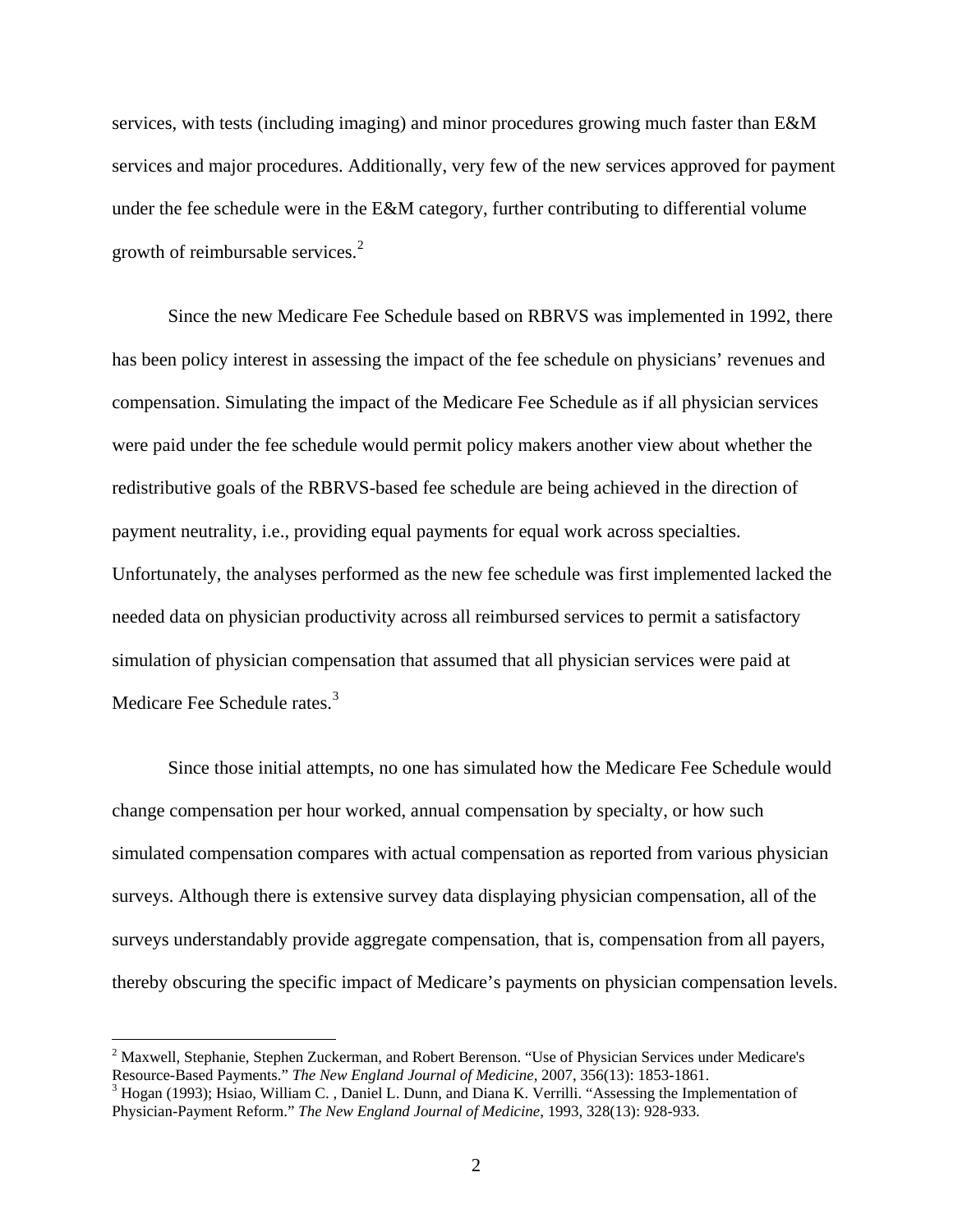The Medical Group Management Association (MGMA), for a number of years, has routinely collected physician productivity based on RBRVS relative value units as part of their annual *Physician Compensation and Production Survey*. As a result, the MGMA database provides an opportunity to simulate physician compensation as if all physician services were paid under the Medicare fee schedule and to compare the findings, both to assess differences between fee levels and to assess differences across specialties to supplement other information regarding adequacy of Medicare reimbursement to physicians. In Appendix 1, we discuss the representativeness of the MGMA data, explaining why the survey provides a satisfactory basis for generating these simulations.

#### **Data and Methods**

#### *Data*

We rely on data from the *Physician Compensation and Production Survey*, conducted annually by the Medical Group Management Association (MGMA). Observations are at the physician level, with practices reporting on behalf of physicians in their practice. The survey collects information on type of specialty, hours worked, RBRVS relative value units, annual compensation, and annual collections, among other things. This study relies on the 2008 survey report, which reports data from 2007.

The *2008 Physician Compensation and Production Survey Questionnaire* was sent to 9,975 organizations. Over 80% of the surveys were distributed to organizations that have an MGMA member; however, some non-members are also sampled in order to increase the number of responding practices. MGMA members work in medical practices and ambulatory care organizations of all sizes and types, including integrated systems and hospital- and medical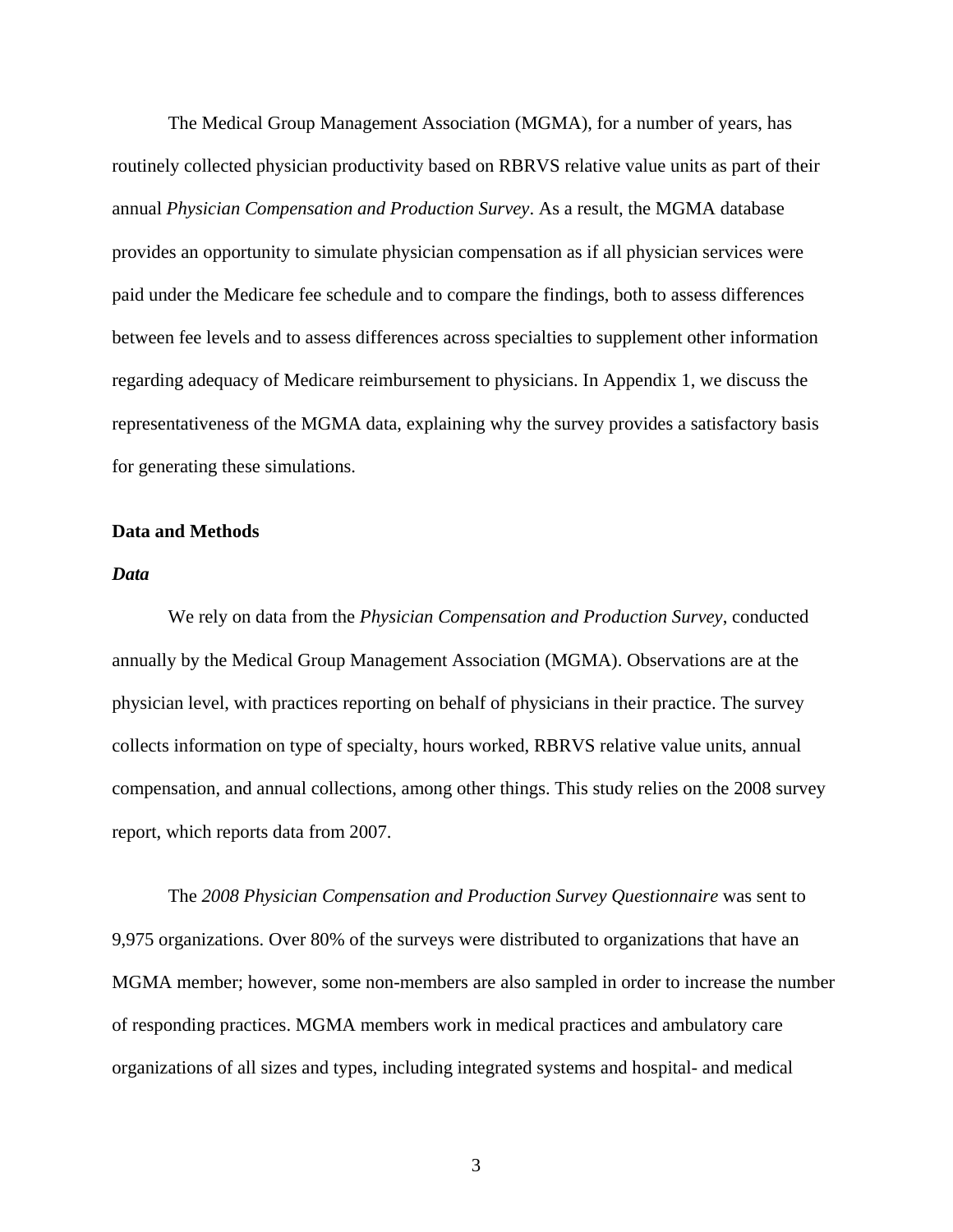school-affiliated practices in which over 275,000 physicians provide more than 40 percent of the health care services delivered in the United States.<sup>[4](#page-5-0)</sup> The overall response rate to the survey was 20%. The survey contains data for 50,264 physicians, representing 112 different specialties, from 1,927 practices.

We restrict our analysis to physicians involved in full-time clinical work.<sup>[5](#page-5-1)</sup> We also omit certain specialties from our analysis because they either do not normally report productivity in RBRVS relative value units or do not typically serve the Medicare population.<sup>[6](#page-5-2)</sup> We aggregate some similar specialties and subspecialties from the original categories reported in the survey in order to have adequate sample sizes to report specialty-level estimates, leaving us with 26 specialty and sub-specialty categories. We further collapse these specialties into five clinically meaningful categories to observe if specific patterns of differences in compensation emerge by the consolidation of medical specialties. The five categories are (1) primary care, (2) nonsurgical, non-procedural specialties  $\&$  sub-specialties, (3) non-surgical, procedural specialties  $\&$ sub-specialties,  $(4)$  surgical specialties & sub-specialties, and  $(5)$  radiology. These specialty aggregations and categories, along with their respective sample sizes, are presented in Appendix 2. We report estimates for both the 26 specialty and sub-specialties and the five collapsed categories.

<u>.</u>

<sup>4</sup> As of December 2008

<span id="page-5-1"></span><span id="page-5-0"></span><sup>&</sup>lt;sup>5</sup> We consider physicians to be involved in full time clinical work if they report clinical service hours per week at or above .80 full time equivalent (FTE).

<span id="page-5-2"></span><sup>&</sup>lt;sup>6</sup> The removed specialties were: Anesthesiology; Dentistry; Family practice-sports medicine, Family practice-urgent care; Genetics; Hospice/ Palliative care; Hospitalist; Occupational medicine; Pathology; Pediatrics-child development, Pediatrics-genetics; Pediatrics-neonatal medicine; Podiatry; Radiation oncology; Surgery-oral; Surgery-trauma, and Urgent care.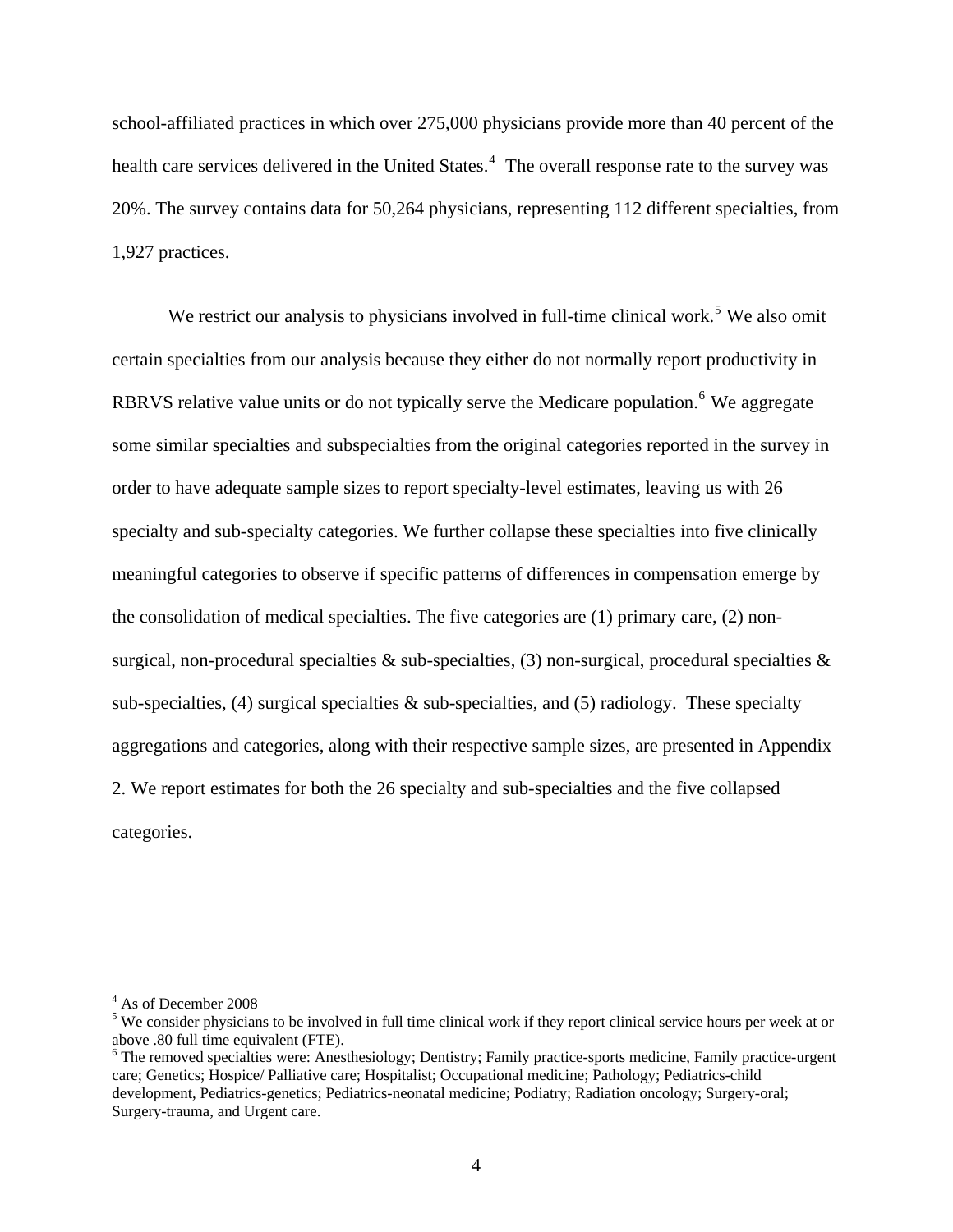Of the physicians involved in full time clinical work, 33,137 reported annual compensation. Annual compensation equals the sum of collections from professional services (measured in RVUs) and collections from all other sources (e.g., laboratory services, drugs and durable medical equipment), less any practice expenses that are incurred. The analysis samples were constructed from the observations with complete data for the variables necessary for the simulation. For the annual compensation analysis sample, the necessary variables included annual compensation, annual collections, and total RVUs. For the hourly compensation analysis sample, the necessary variables included the previous three variables, plus total hours worked annually. Total RVUs had the highest degree of non-response and hence restricted our analysis samples the most, with about 21% of physicians reporting RVU data. After restricting the analysis samples to complete records, the annual compensation analysis sample contained 5,111 observations and the hourly compensation analysis sample contained 3,364 observations.

Although the two analysis samples are subsets of the complete survey sample, the annual compensation estimates are reasonably consistent between the complete sample and the two analysis samples, giving us confidence that our analysis samples are not biased relative to the complete survey sample (Exhibit 1). For example, the mean annual compensation of family medicine physicians was about \$189,000 for the complete sample, \$190,000 for the annual analysis sample, and \$200,000 for the hourly analysis sample. For all physician specialties, the respective estimates were \$295,000, \$273,000, and \$281,000. Estimates for median compensation also appear similar across the three samples. For reported mean annual compensation across the samples for all specialties used in the analysis, refer to Appendix 3.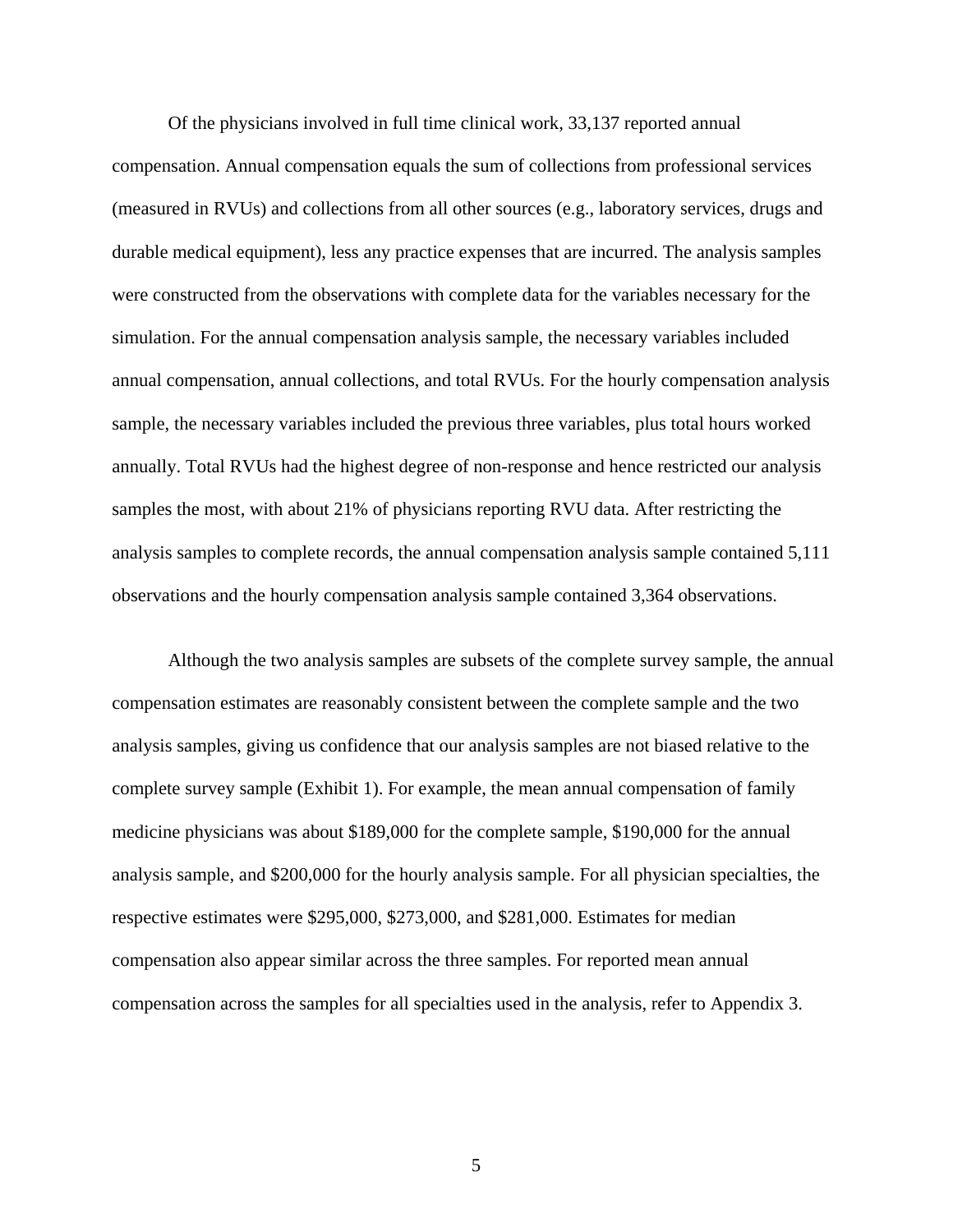#### **Exhibit 1: Mean Annual Compensation of Analysis Samples compared to Total Sample, by Specialty1**



1 Rounded to the nearest \$1,000

Note: The total sample includes those involved in full time clinical work reporting annual compensation for the selected specialties; the annual compensation sample include observations with complete data for annual compensation, annual collections, and total RVUs; the hourly compensation sample includes observations with complete data for annual compensation, annual collections, total RVUs, and hours worked.

#### *Methods*

We simulate physician annual and hourly compensation as if Medicare were the only payer for all professional services. The calculation of simulated annual compensation and simulated hourly compensation included the following steps:

1) The 2007 Medicare Conversion Factor (MCF) rate of \$37.898 was first adjusted by the 2007 Geographic Adjustment Factor (GAF) to reflect the variation in Medicare allowed charges by local practice area.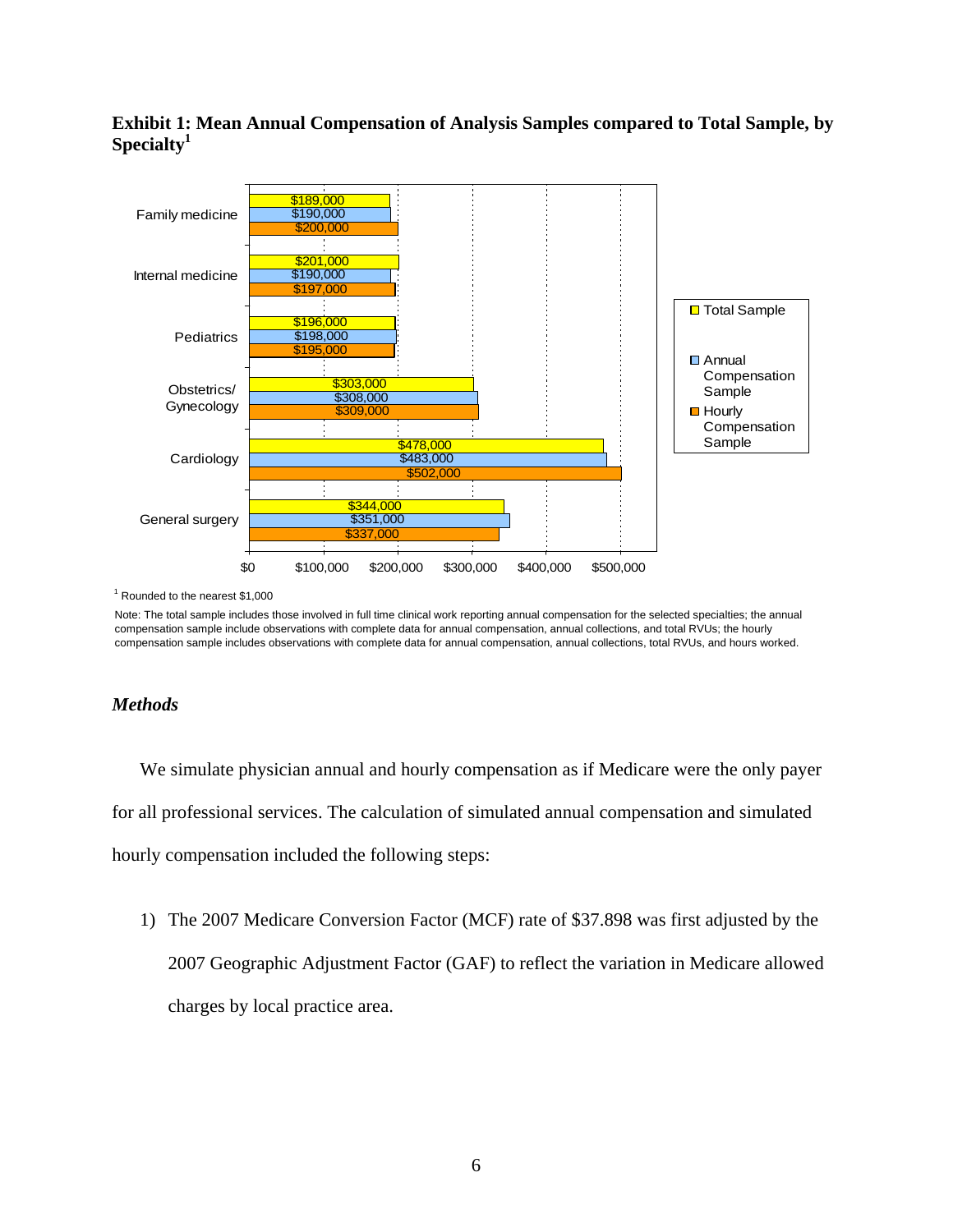- 2) Physician-reported RVUs for full-time clinical work were multiplied by the GAFadjusted MCF to simulate annual collections for professional services as if Medicare were the only payer.
- 3) We then computed each physician's actual compensation-to-collections ratio, using annual compensation from all sources and collections for professional services that are associated with RVUs, as reported in the survey.
- 4) Simulated annual collections were then multiplied by the actual compensation-tocollections ratio to arrive at simulated annual compensation from all sources. This is the total compensation physicians would receive if all physician services were paid under the Medicare fee schedule.
- 5) Simulated hourly compensation was calculated by dividing simulated annual compensation by the number of hours worked per year.<sup>[7](#page-8-0)</sup>

The use of *simulated* annual collections for professional services (step 2) and the *actual* compensation-to-collections ratio (steps 3 and 4) in the above calculation warrants further explanation. Collections in the denominator of the actual compensation-to-collections ratio only reflect collections for professional services that are associated with RVUs. However, compensation in the numerator of the ratio reflects each individual physician's compensation from professional services as well as from other sources (not measured in RVUs), net of practice expenses. This means that when we multiply simulated annual collections by the actual compensation-to-collections ratio (step 4) the result is a measure of total compensation that

 $\overline{a}$ 

<span id="page-8-0"></span> $<sup>7</sup>$  The MGMA survey collects data on clinical service hours, defined as hours during which a clinician is involved in</sup> direct patient care where a patient bill is generated and a fee-for-service equivalent charge is created for the practice. Clinical service hours include seeing patients in the office, outpatient clinic, emergency room, nursing home, operating room, labor and delivery, and time spent on hospital rounds. It includes capitated (HMO) contracts, indigent and professional courtesy care, clinical or ancillary services, dictation and chart documentation, and clinical services delivered at VA facilities where a patient bill is generated.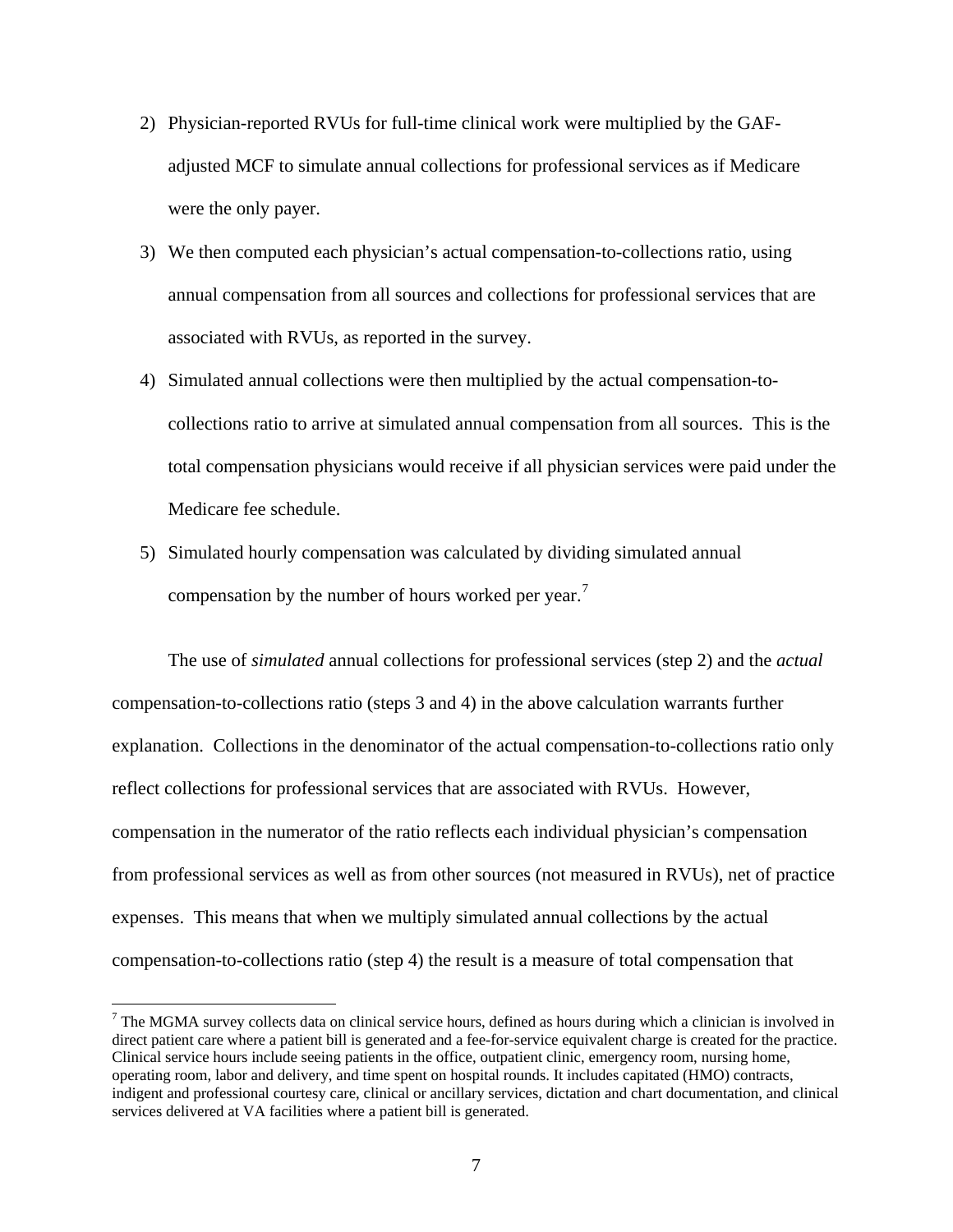includes compensation from non-RVU sources as well as professional services (measured in RVUs), less practice expenses that are incurred. The compensation-to-collections ratio can be expected to vary across specialties, because non-RVU compensation is more important in certain specialties than in others and because the expenses associated with operating a practice vary by specialty. For example, in hematology/oncology where some compensation is derived by providing drugs to patients the compensation-to-collections ratio is 0.65, but in family medicine the ratio is only 0.50. In general, the compensation-to-collections ratio is higher in specialties that derive more compensation from sources not associated with RVUs or have lower practice expenses (e.g., psychiatry).

 We are aware that the MGMA definition of hours is somewhat conservative in directing survey respondents to report "clinical service hours" associated with practice work that is commonly billable or included in a capitated rate, not all direct patient care. Therefore, we compared MGMA hours worked by specialty to work hours reported in other surveys, some of which defined work hours more broadly than clinical service hours. As we are mainly interested in relative hourly compensation across specialties, the main concern for this analysis is whether the MGMA definition produced conservative estimates of reported hours worked that varied across specialties, that is, some specialties had relatively more non-reimbursable clinical hours than others. After comparing the relative hours worked across specialties from four different surveys (including the AMA PPIS and the Community Tracking Study Physician Survey), we find MGMA annual hours are considerably below some, but not all, of the surveys. However, there is very little systematic variation in the differences in hours worked across specialties; that is, in those surveys in which physicians reported more hours worked per year, the increases were fairly consistent across specialties reporting. In the absence of a "gold standard" definition of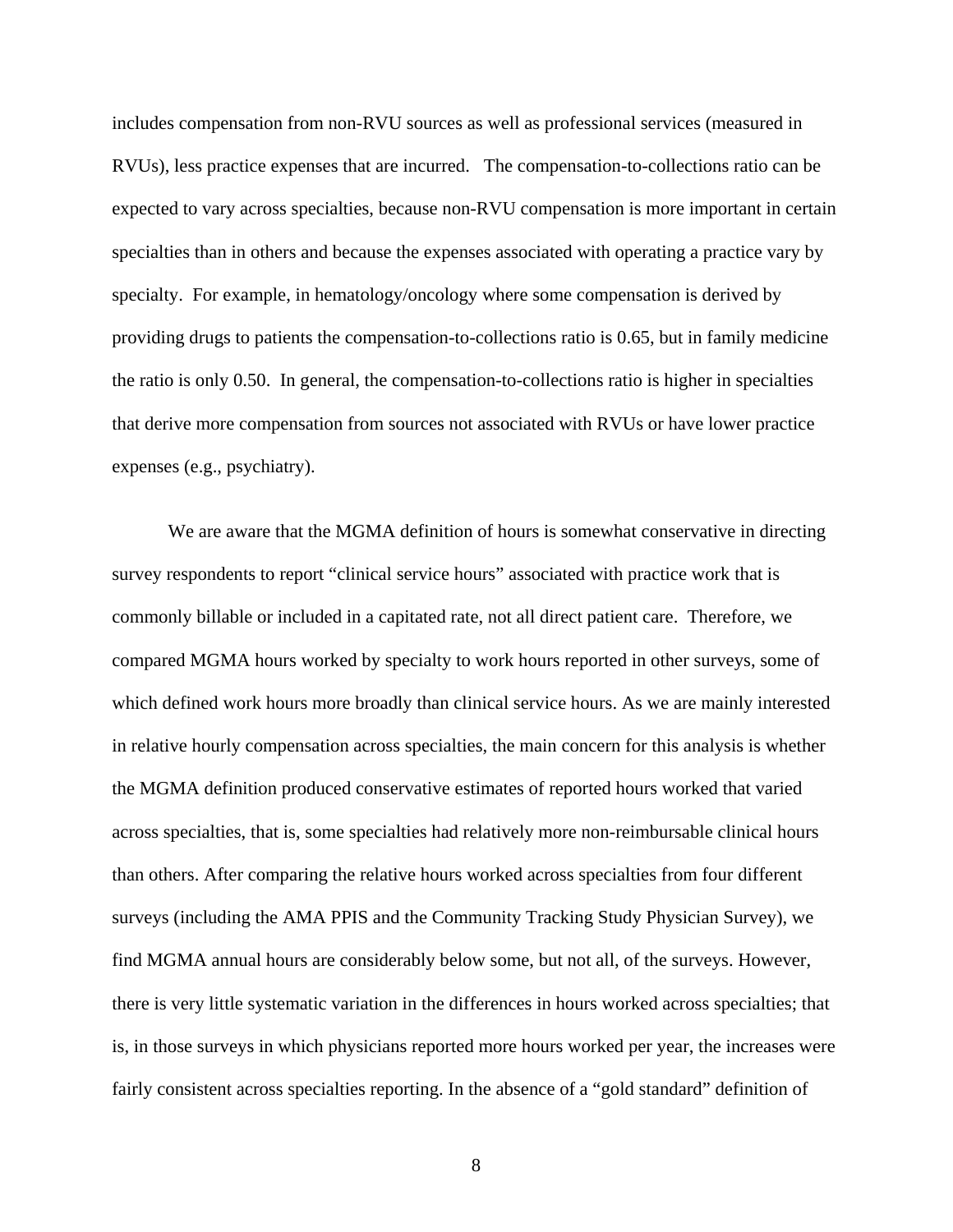hours worked, we are therefore satisfied that although the MGMA hours worked data may produce higher absolute compensation per hour, this does not affect our analysis of relative hourly compensation across specialties. We also present simulation results for annual compensation, which are not complicated by different definitions of hours worked.

For each specialty, we also calculated indices of actual and simulated compensation values to family medicine physicians as the benchmark, constructed by dividing the estimate for each specialty by the estimate for family medicine (with the indices for family medicine equal to one, by definition). These indices provide a measure of the changes in relative compensation across specialties. For the collapsed specialty categories, we constructed indices relative to primary care.

#### **Results**

We are interested in examining the effect of the Medicare Fee Schedule on absolute compensation within specialties and on relative compensation across specialties. We studied the effect of the Medicare Fee Schedule on both mean and median compensation. As is typical with compensation data, where very high reported compensation for some respondents can disproportionately raise the mean, the medians are modestly below the means for nearly all specialties. Because the overall results for means and medians demonstrate similar findings, we discuss findings in terms of mean compensation here, and present the results for median compensation in Appendices 4 and 5.

Exhibit 2 presents the simulation results for hourly compensation. Across all specialties, mean hourly compensation would fall by about 13%, from about \$155 to \$134 an hour, if all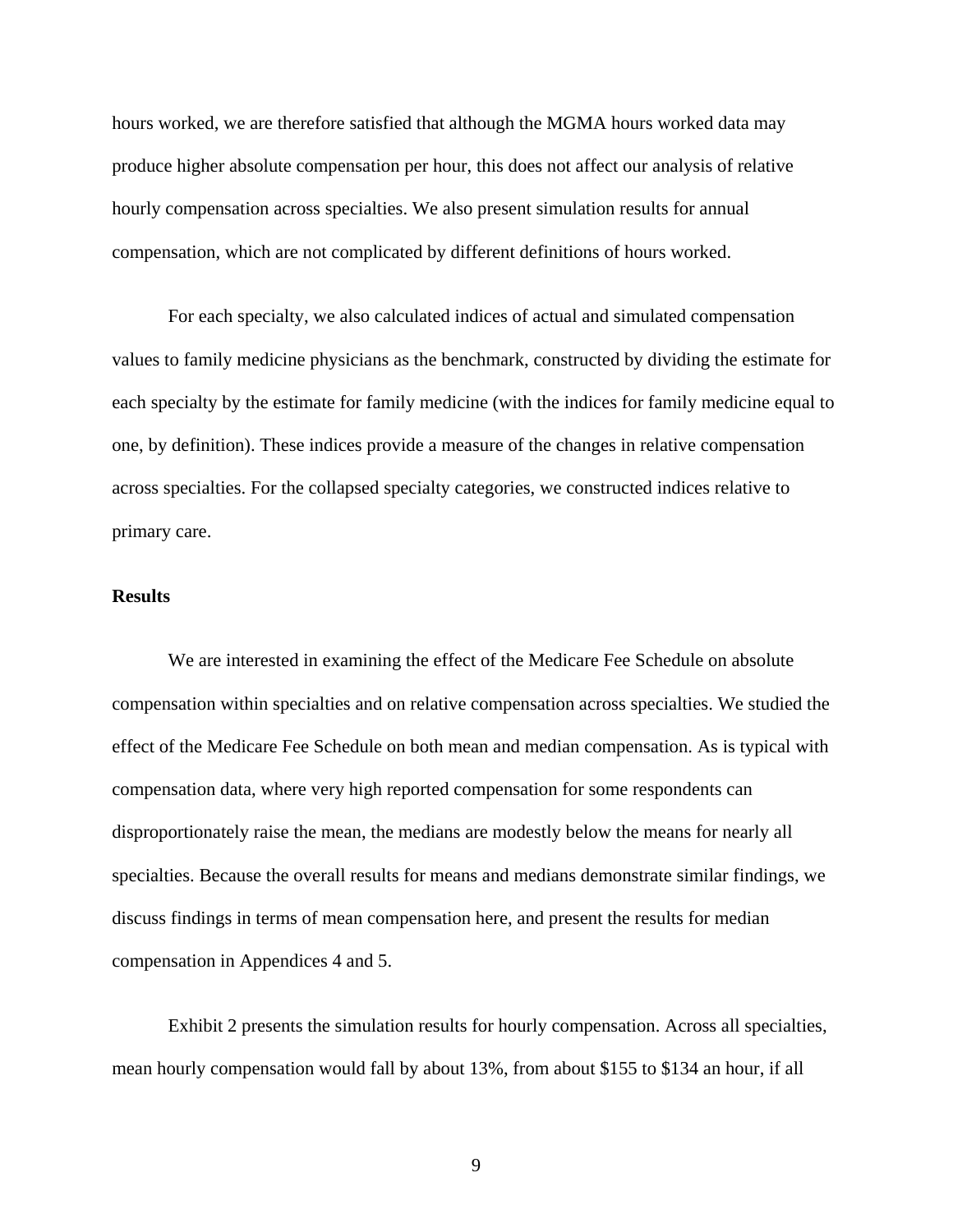services were paid under the Medicare Fee Schedule. However, the impact varied across

specialties, with some specialties seeing decreases in hourly compensation of more than 20%,

and a few experiencing modest gains.

#### **Exhibit 2: Actual and Simulated Mean Hourly Compensation of Selected Specialties and Subspecialty Groups**

|                                     |       |          | <b>Mean Hourly Compensation</b> |                         | <b>Compensation Ratio<sup>1</sup></b> |           |            |  |
|-------------------------------------|-------|----------|---------------------------------|-------------------------|---------------------------------------|-----------|------------|--|
|                                     |       |          |                                 |                         |                                       |           |            |  |
|                                     |       |          |                                 | Percent                 |                                       |           |            |  |
| Specialty                           | N     | Actual   | Simulated <sup>2</sup>          | Difference <sup>3</sup> | Actual                                | Simulated | Difference |  |
| <b>Primary Care</b>                 | 1,732 | \$113.50 | \$100.52                        | $-11.4%$ ***            | 1.00                                  | 1.00      | 0.00       |  |
| Family medicine                     | 841   | \$114.45 | \$99.30                         | $-13.2\%$ ***           | 1.00                                  | 1.00      | 0.00       |  |
| Internal medicine                   | 590   | \$112.53 | \$102.37                        | $-9.0\%$ ***            | 0.98                                  | 1.03      | 0.05       |  |
| Pediatrics general                  | 301   | \$112.76 | \$100.32                        | $-11.0\%$ ***           | 0.99                                  | 1.01      | 0.03       |  |
| Non-surgical, non-procedural        | 413   | \$138.69 | \$134.43                        | $-3.1%$                 | 1.22                                  | 1.34      | 0.12       |  |
| Emergency medicine                  | 46    | \$120.39 | \$114.49                        | $-4.9%$                 | 1.05                                  | 1.15      | 0.10       |  |
| Endocrinology/ Metabolism           | 42    | \$120.01 | \$122.97                        | 2.5%                    | 1.05                                  | 1.24      | 0.19       |  |
| Hematology/ Oncology                | 49    | \$191.05 | \$188.73                        | $-1.2%$                 | 1.67                                  | 1.90      | 0.23       |  |
| Nephrology                          | 33    | \$159.21 | \$166.86                        | 4.8%                    | 1.39                                  | 1.68      | 0.29       |  |
| Neurology                           | 87    | \$145.21 | \$131.20                        | $-9.6\%$ *              | 1.27                                  | 1.32      | 0.05       |  |
| Physiatry                           | 35    | \$127.79 | \$116.40                        | $-8.9%$                 | 1.12                                  | 1.17      | 0.06       |  |
| Psychiatry                          | 34    | \$92.28  | \$78.66                         | $-14.8\%$ **            | 0.81                                  | 0.79      | $-0.01$    |  |
| Rheumatology                        | 38    | \$132.09 | \$136.01                        | 3.0%                    | 1.15                                  | 1.37      | 0.22       |  |
| Other Internal Medicine/ Pediatrics | 49    | \$139.22 | \$142.89                        | 2.6%                    | 1.22                                  | 1.44      | 0.22       |  |
| Non-surgical, procedural            | 428   | \$239.48 | \$214.45                        | $-10.5%$ ***            | 2.11                                  | 2.13      | 0.02       |  |
| Cardiology                          | 185   | \$256.69 | \$241.65                        | $-5.9%$                 | 2.24                                  | 2.43      | 0.19       |  |
| Dermatology                         | 49    | \$237.64 | \$187.53                        | $-21.1\%$ ***           | 2.08                                  | 1.89      | $-0.19$    |  |
| Gastroenterology                    | 148   | \$241.58 | \$205.16                        | $-15.1\%$ ***           | 2.11                                  | 2.07      | $-0.04$    |  |
| Pulmonary medicine                  | 46    | \$165.47 | \$163.67                        | $-1.1%$                 | 1.45                                  | 1.65      | 0.20       |  |
| <b>Surgical</b>                     | 695   | \$202.88 | \$161.05                        | $-20.6\%$ ***           | 1.79                                  | 1.60      | $-0.19$    |  |
| <b>Obstetrics/ Gynecology</b>       | 182   | \$177.95 | \$145.95                        | $-18.0\%$ ***           | 1.55                                  | 1.47      | $-0.08$    |  |
| Ophthalmology                       | 49    | \$180.08 | \$146.14                        | $-18.8\%$ *             | 1.57                                  | 1.47      | $-0.10$    |  |
| Orthopedics                         | 107   | \$231.40 | \$176.65                        | $-23.7\%$ ***           | 2.02                                  | 1.78      | $-0.24$    |  |
| Otorhinolaryngology                 | 52    | \$210.82 | \$153.72                        | $-27.1\%$ ***           | 1.84                                  | 1.55      | $-0.29$    |  |
| General surgery                     | 174   | \$180.69 | \$152.75                        | $-15.5%$ ***            | 1.58                                  | 1.54      | $-0.04$    |  |
| Cardiovascular/ Thoracic surgery    | 13    | \$209.89 | \$197.63                        | $-5.8%$                 | 1.83                                  | 1.99      | 0.16       |  |
| Neurological surgery                | 44    | \$336.95 | \$217.81                        | $-35.4\%$ ***           | 2.94                                  | 2.19      | $-0.75$    |  |
| Urology                             | 42    | \$216.44 | \$176.52                        | $-18.4\%$ ***           | 1.89                                  | 1.78      | $-0.11$    |  |
| Other surgical specialties          | 32    | \$187.07 | \$161.54                        | $-13.7%$                | 1.63                                  | 1.63      | $-0.01$    |  |
| Radiology                           | 96    | \$244.26 | \$193.09                        | $-20.9\%$ ***           | 2.15                                  | 1.92      | $-0.23$    |  |
| Radiology                           | 96    | \$244.26 | \$193.09                        | $-20.9\%$ ***           | 2.13                                  | 1.94      | $-0.19$    |  |
|                                     |       |          |                                 |                         |                                       |           |            |  |
| <b>Total</b>                        | 3,364 | \$154.82 | \$134.33                        | $-13.2%$ ***            | 1.36                                  | 1.34      | $-0.03$    |  |

<sup>1</sup> Ratios of compensation for detailed specialties are relative to family medicine; consolidated specialty groupings and total are relative to primary care.

 $2$  Simulated as if all services were paid under the Medicare Fee Schedule

<sup>3</sup> Indicates the difference in actual and simulated mean hourly compensation is significantly different from zero at the .10 (\*), .05 (\*\*), and .01 (\*\*\*) level.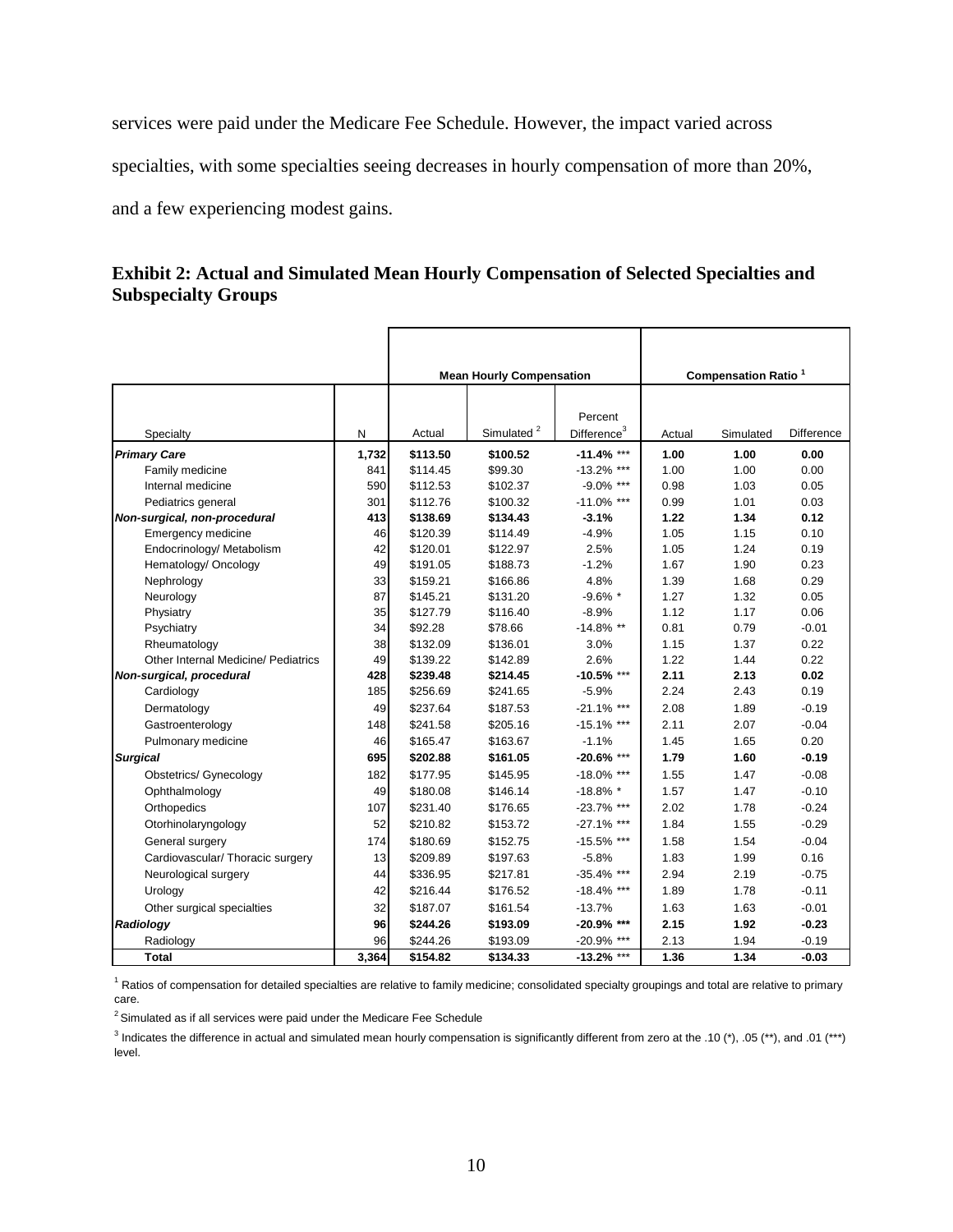It is important to note that these effects should not be interpreted as the percent difference in what Medicare pays relative to private payers for these specialties because the "actual mean compensation" values already include Medicare revenues and because some amount of compensation is derived from non-RVU sources, as discussed earlier. Thus, changes from actual to simulated compensation also reflect differences in payer mix. For example, specialties whose practices include a relatively high percentage of Medicare patients (e.g. cardiology) already are reimbursed for a substantial amount of their services at approved Medicare rates, so a smaller percent of their compensation is affected by the simulation. On the other hand, for specialties with a significant share of Medicaid patients (e.g. pediatrics) the simulated change in compensation captures the net effect of both higher Medicare payments relative to Medicaid and lower Medicare payments relative to private insurers.

Exhibit 2 also demonstrates the simulated impact of Medicare reimbursements on the compensation of particular specialties. A few, including orthopedics, otorhinolaryngology, and neurosurgery, experience statistically significant decreases exceeding 20 percent, with neurosurgery experiencing a 35 percent decrease. In contrast, some specialties do relatively well under simulated Medicare compensation, with cardiology experiencing only a six percent decrease, which was not statistically significant. Of note, the primary care specialties of family medicine, internal medicine, and pediatrics each experienced statistically significant decreases very close to the total for all specialties (between 11 and 13%), with internal medicine's decrease slightly less than the other two (9%), most likely due to this specialty's higher percentage of Medicare patients.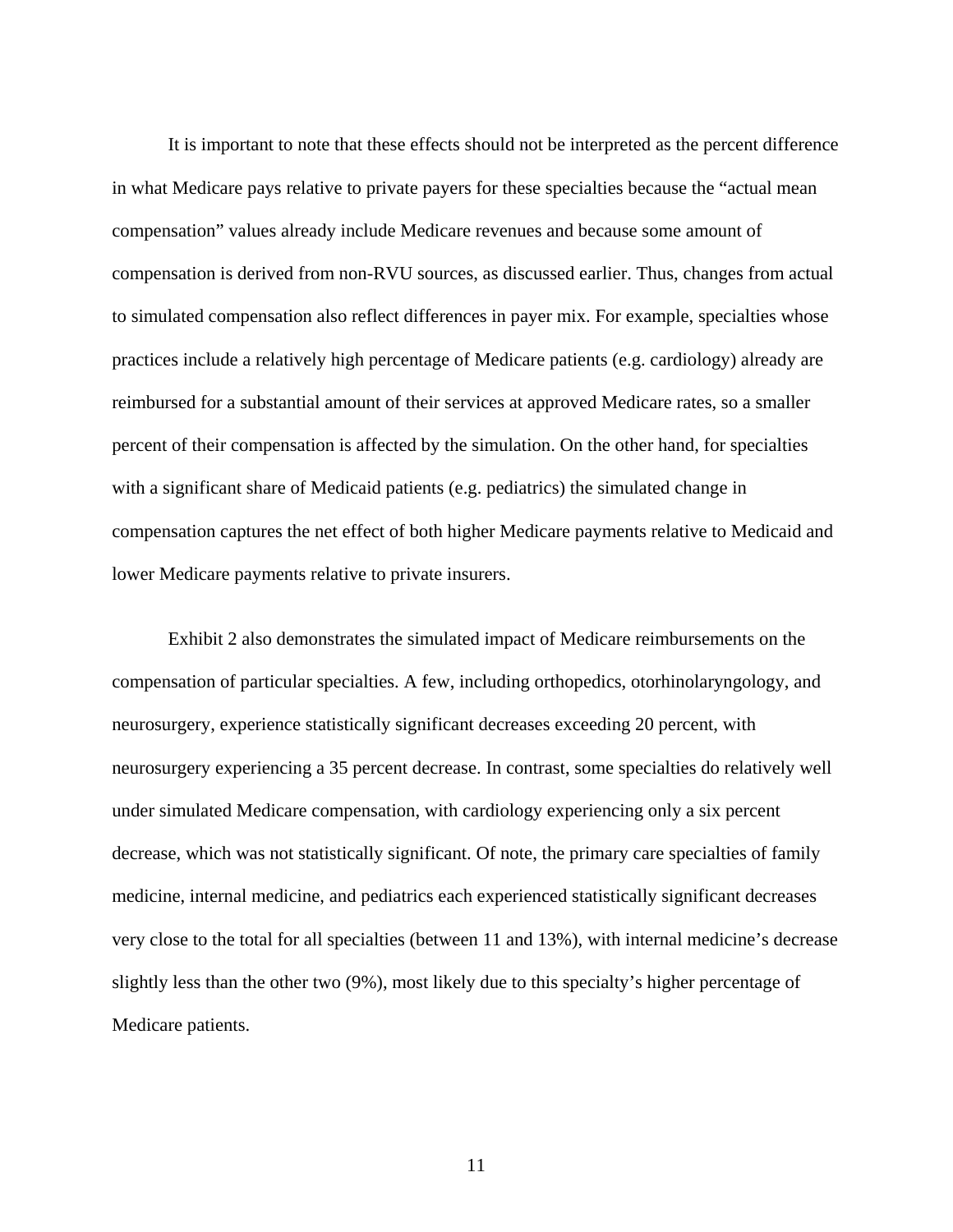Within the five composite specialty categories, non-surgical, non-procedural specialties would see their hourly compensation fall by about 3%, primary care specialties by 11%, nonsurgical, proceduralists by about 11%, surgical specialties by about 21%, and radiologists also by about 21%.

The compensation ratios shown on the right side of Exhibit 2 provide insight into how the Medicare Fee Schedule affects relative compensation across specialties. Note that we see substantial variation across specialties in actual mean compensation. Relative to primary care physicians, who currently make an average of \$114 an hour, non-surgical, non-procedural specialists earn 22% more an hour, surgical specialists 79% more, and both non-surgical, proceduralists and radiologists earn more than two times the hourly compensation of family medicine physicians, at 111 percent and 115 percent, respectively.

When we simulate hourly compensation under Medicare rates, we see a relatively minor effect on relative compensation across specialties. Non-surgical, non-proceduralists would do somewhat better under the Medicare Fee Schedule relative to primary care specialties, earning about 34% (as opposed to 22%) more than primary care physicians per hour. Surgical specialties compare somewhat less favorably under the fee schedule, now earning about 60% (as opposed to 79%) the hourly rate of primary care physicians. Although the gap between radiologists and primary care narrowed somewhat, non-surgical proceduralists and radiologists continue to earn around twice the hourly rate of primary care physicians (113% and 92% more, respectively) with Medicare rates applied to all services. Thus, although we do find some movement in relative compensation under the fee schedule, with some specialties gaining or losing more than others, we find that the overall impact on the distribution is relatively small.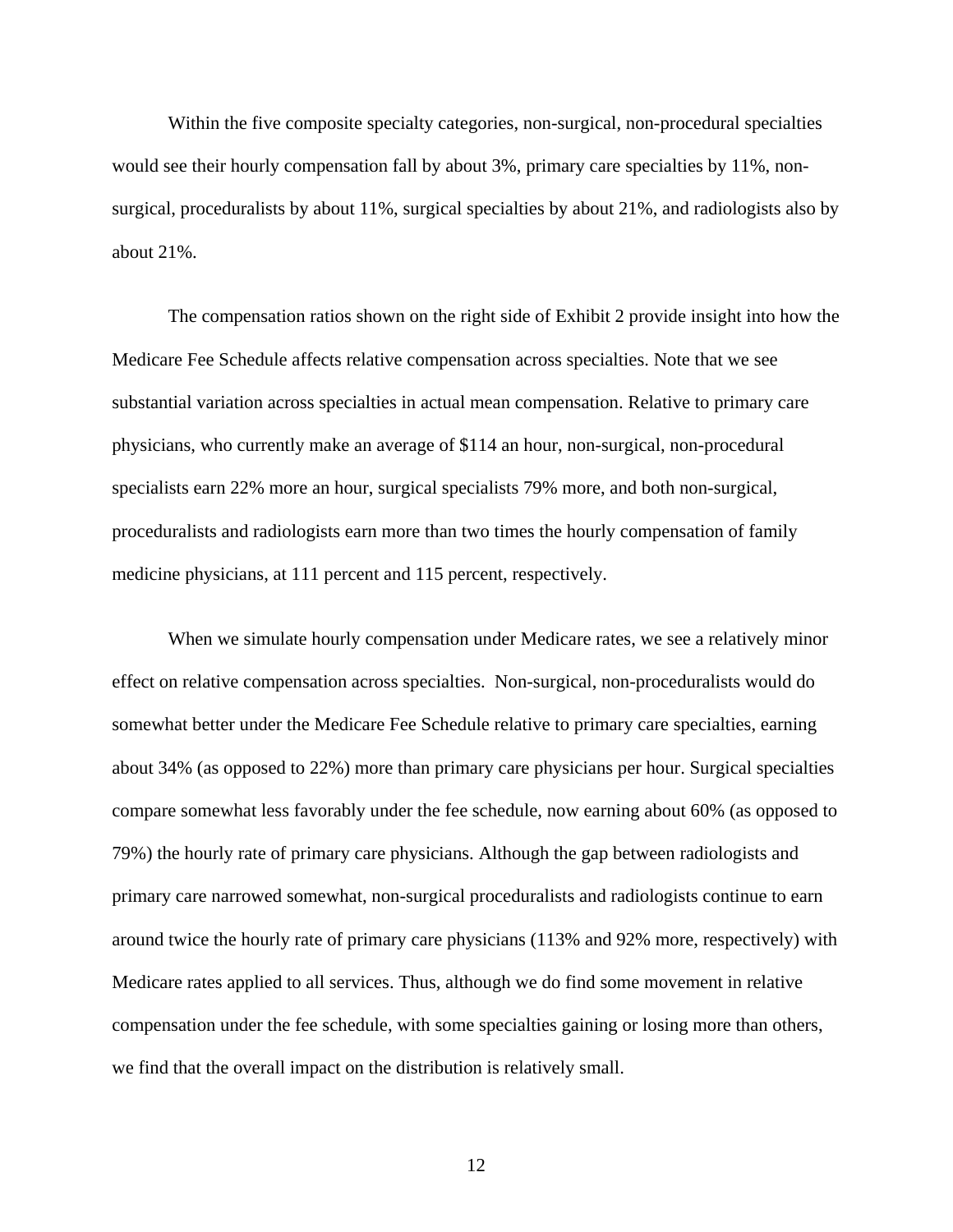Of note is that non-surgical proceduralists do relatively better than do surgical specialties under the Medicare Fee Schedule. Non-surgical proceduralists earn 33 percent more than surgeons per hour worked under the fee schedule (the difference between \$214 and \$161), compared to 18 percent more under actual payment rates (the difference between \$239 and \$203). Cardiology does particularly well, earning roughly140 percent more than primary care physicians and 50 percent more than the composite of surgical specialties under the Medicare Fee Schedule.

As discussed in the Methods section, different surveys use different definitions of hours worked; the MGMA survey uses a conservative definition tied to whether certain work activities are reimbursable and, therefore, provides a relatively low estimate of hours worked. Definitional issues do not arise in reporting annual compensation.

Exhibit 3 presents results for mean annual compensation. The results of this simulation are similar to those discussed above for hourly compensation. We find that overall, mean annual compensation falls by 12%, from about \$273,000 to \$240,000, when we simulate payment for all services at the Medicare rate. Again, non-surgical, non-proceduralists are least affected by the simulation, with mean annual compensation falling only 4%. The percent change in annual compensation was similar for primary care and non-surgical, procedural specialties (a decrease of 9% and 10%, respectively), and surgeons and radiologists (a decrease of 19% and 20%, respectively). The impact on relative annual compensation was also similar to the relative impacts on hourly compensation.

Due to differences in hours worked across specialties, we see somewhat greater variation in actual annual compensation, with non-surgical, non-proceduralists currently earning 36%,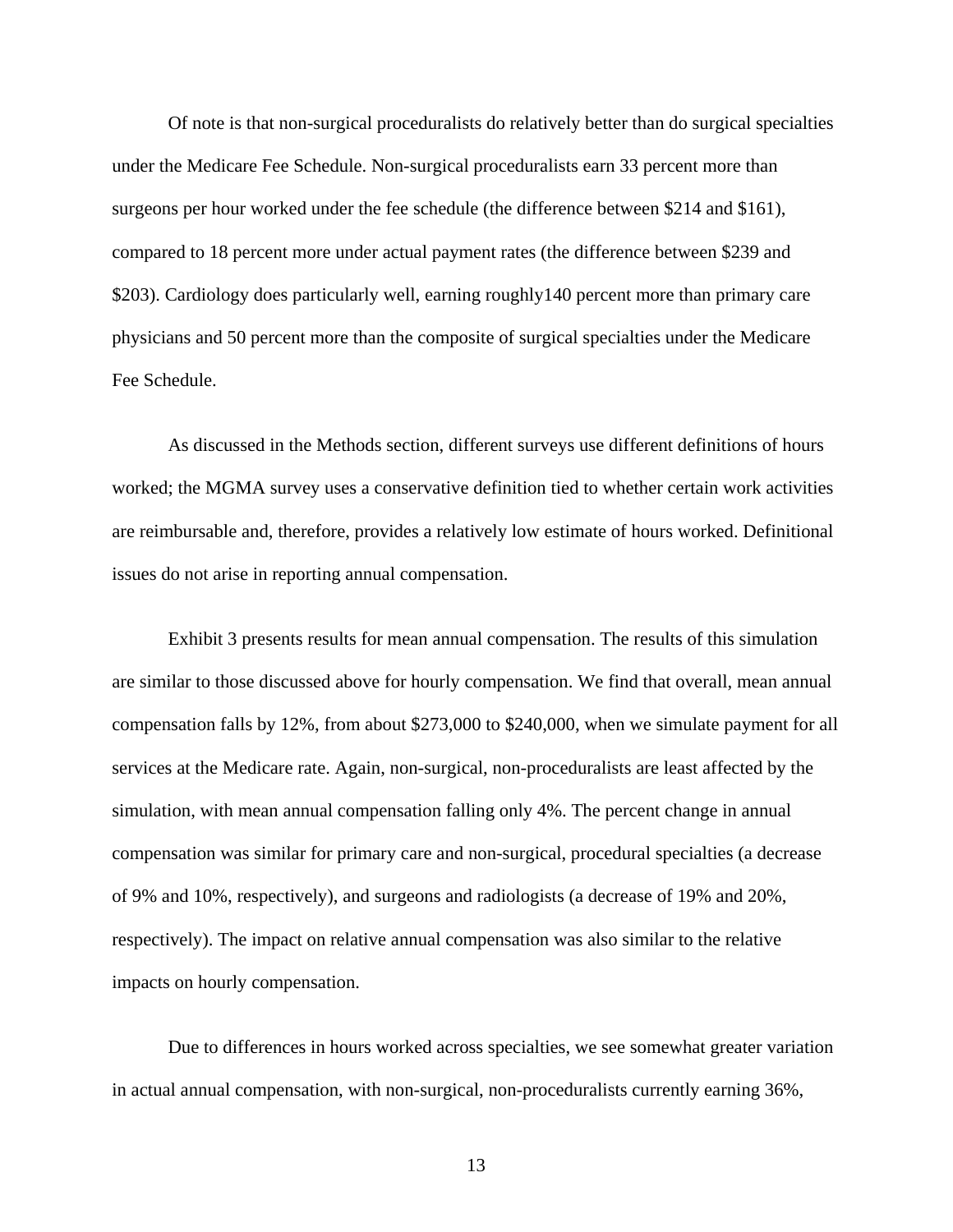non-surgical, proceduralists 123%, surgical specialties 99%, and radiologists 155% more annually than primary care physicians. Non-surgical, non-procedural specialties gain somewhat relative to primary care (44%), non-surgical, procedural specialties remain about the same (121%), whereas surgeons (78%) and radiologists (124%) experience a modest narrowing of the gap in annual compensation relative to primary care after applying the Medicare Fee Schedule.

#### **Exhibit 3: Actual and Simulated Mean Annual Compensation of Selected Specialties and Subspecialty Groups**

|                                     |       |           | <b>Mean Annual Compensation</b> |                                    |        | <b>Compensation Ratio<sup>1</sup></b> |            |
|-------------------------------------|-------|-----------|---------------------------------|------------------------------------|--------|---------------------------------------|------------|
| Specialty                           | N     | Actual    | Simulated <sup>2</sup>          | Percent<br>Difference <sup>3</sup> | Actual | Simulated                             | Difference |
| <b>Primary Care</b>                 | 2,757 | \$191,660 | \$173,893                       | $-9.3\%$ ***                       | 1.00   | 1.00                                  | 0.00       |
| Family medicine                     | 1,286 | \$189,808 | \$169,762                       | $-10.6\%$ ***                      | 1.00   | 1.00                                  | 0.00       |
| Internal medicine                   | 871   | \$190,178 | \$175,166                       | $-7.9\%$ ***                       | 1.00   | 1.03                                  | 0.03       |
| Pediatrics general                  | 600   | \$197,782 | \$180,897                       | $-8.5\%$ ***                       | 1.04   | 1.07                                  | 0.02       |
| Non-surgical, non-procedural        | 606   | \$260,834 | \$249,549                       | $-4.3%$                            | 1.36   | 1.44                                  | 0.07       |
| <b>Emergency medicine</b>           | 113   | \$235,310 | \$227,222                       | $-3.4%$                            | 1.24   | 1.34                                  | 0.10       |
| Endocrinology/ Metabolism           | 62    | \$210,491 | \$216,105                       | 2.7%                               | 1.11   | 1.27                                  | 0.16       |
| Hematology/ Oncology                | 68    | \$398,593 | \$325,607                       | $-18.3%$ **                        | 2.10   | 1.92                                  | $-0.18$    |
| Nephrology                          | 40    | \$304,283 | \$329,894                       | 8.4%                               | 1.60   | 1.94                                  | 0.34       |
| Neurology                           | 115   | \$265,319 | \$240,048                       | $-9.5\%$ *                         | 1.40   | 1.41                                  | 0.02       |
| Physiatry                           | 41    | \$241,616 | \$225,664                       | $-6.6%$                            | 1.27   | 1.33                                  | 0.06       |
| Psychiatry                          | 36    | \$174,492 | \$149,544                       | $-14.3%$ *                         | 0.92   | 0.88                                  | $-0.04$    |
| Rheumatology                        | 53    | \$216,858 | \$229,498                       | 5.8%                               | 1.14   | 1.35                                  | 0.21       |
| Other Internal Medicine/ Pediatrics | 78    | \$268,668 | \$287,309                       | 6.9%                               | 1.42   | 1.69                                  | 0.28       |
| Non-surgical, procedural            | 579   | \$427,735 | \$385,022                       | $-10.0\%$ ***                      | 2.23   | 2.21                                  | $-0.02$    |
| Cardiology                          | 240   | \$482,805 | \$450,079                       | $-6.8\%$ **                        | 2.54   | 2.65                                  | 0.11       |
| Dermatology                         | 71    | \$404,633 | \$329,157                       | $-18.7\%$ ***                      | 2.13   | 1.94                                  | $-0.19$    |
| Gastroenterology                    | 182   | \$427,534 | \$365,451                       | $-14.5%$ ***                       | 2.25   | 2.15                                  | $-0.10$    |
| Pulmonary medicine                  | 86    | \$293,547 | \$291,005                       | $-0.9%$                            | 1.55   | 1.71                                  | 0.17       |
| <b>Surgical</b>                     | 1,035 | \$380,970 | \$310,143                       | $-18.6\%$ ***                      | 1.99   | 1.78                                  | $-0.20$    |
| <b>Obstetrics/ Gynecology</b>       | 275   | \$308,359 | \$258,471                       | $-16.2%$ ***                       | 1.62   | 1.52                                  | $-0.10$    |
| Ophthalmology                       | 78    | \$314,761 | \$259,547                       | $-17.5\%$ **                       | 1.66   | 1.53                                  | $-0.13$    |
| Orthopedics                         | 189   | \$457,589 | \$362,553                       | $-20.8\%$ ***                      | 2.41   | 2.14                                  | $-0.28$    |
| Otorhinolaryngology                 | 72    | \$380,484 | \$282,938                       | $-25.6\%$ ***                      | 2.00   | 1.67                                  | $-0.34$    |
| General surgery                     | 233   | \$351,106 | \$300,403                       | $-14.4\%$ ***                      | 1.85   | 1.77                                  | $-0.08$    |
| Cardiovascular/ Thoracic surgery    | 32    | \$441,744 | \$426,158                       | $-3.5%$                            | 2.33   | 2.51                                  | 0.18       |
| Neurological surgery                | 54    | \$689,264 | \$462,916                       | $-32.8\%$ ***                      | 3.63   | 2.73                                  | $-0.90$    |
| Urology                             | 53    | \$394,544 | \$337,933                       | $-14.3%$ **                        | 2.08   | 1.99                                  | $-0.09$    |
| Other surgical specialties          | 49    | \$346,947 | \$290,633                       | $-16.2\%$ **                       | 1.83   | 1.71                                  | $-0.12$    |
| Radiology                           | 134   | \$488,431 | \$389,687                       | $-20.2\%$ ***                      | 2.55   | 2.24                                  | $-0.31$    |
| Radiology                           | 134   | \$488,431 | \$389,687                       | $-20.2\%$ ***                      | 2.57   | 2.30                                  | $-0.28$    |
| Total                               | 5.111 | \$272,723 | \$240,030                       | $-12.0\%$ ***                      | 1.42   | 1.38                                  | $-0.04$    |

<sup>1</sup> Ratios of compensation for detailed specialties are relative to family medicine; consolidated specialty groupings and total are relative to primary care.

 $2$  Simulated as if all services were paid under the Medicare Fee Schedule

<sup>&</sup>lt;sup>3</sup> Indicates the difference in actual and simulated mean annual compensation is significantly different from zero at the .10 (\*), .05 (\*\*), and .01 (\*\*\*) level.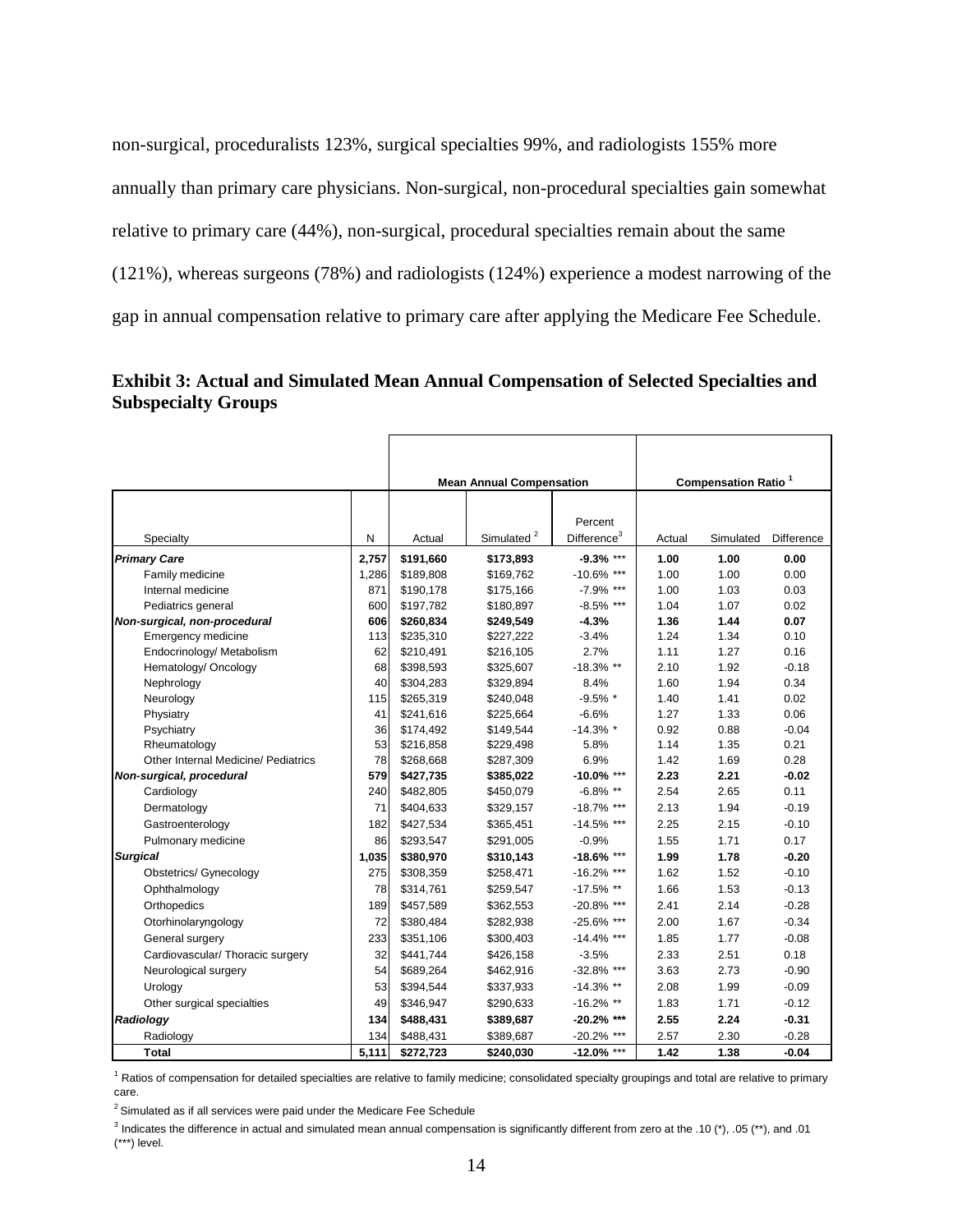We see also wide disparities in simulated annual compensation under Medicare rates. At the low end of the range, there is psychiatry at \$150,000, family medicine at \$170,000, and internal medicine at \$175,000. By contrast, some specialties have simulated annual Medicare compensation that exceeds 2.5 times the compensation for family medicine, with cardiovascular/thoracic surgery at \$426,000, cardiology at \$450,000, and neurological surgery at \$463,000.

#### **Summary and Conclusions**

The study demonstrates that it is possible to simulate physician compensation as if all physician services were paid under the Medicare Fee Schedule and to compare the results with the actual compensation that physicians report. Such an analysis provides additional data in assessing whether the policy objectives of the Medicare Fee Schedule are being achieved. Our analysis focuses on simulating compensation by applying the GAF-adjusted Medicare conversion factor to RVUs reported for all physician services. However, actual and simulated relative compensation across specialties are the result of both differences in payment levels (represented by the conversion factor) and the distribution of RVUs across specialties, demonstrating that the fee schedule's RVUs explain much of the variation in physician compensation. If RVUs are over- or under-valued for services that are primarily provided by certain specialties, this will affect actual and simulated relative compensation across specialties.

This analysis confirms that there are substantial differences in the actual hourly and annual compensation across specialties, with a number of specialties exhibiting compensation ratios exceeding 2:1 when compared to family medicine. Under simulated Medicare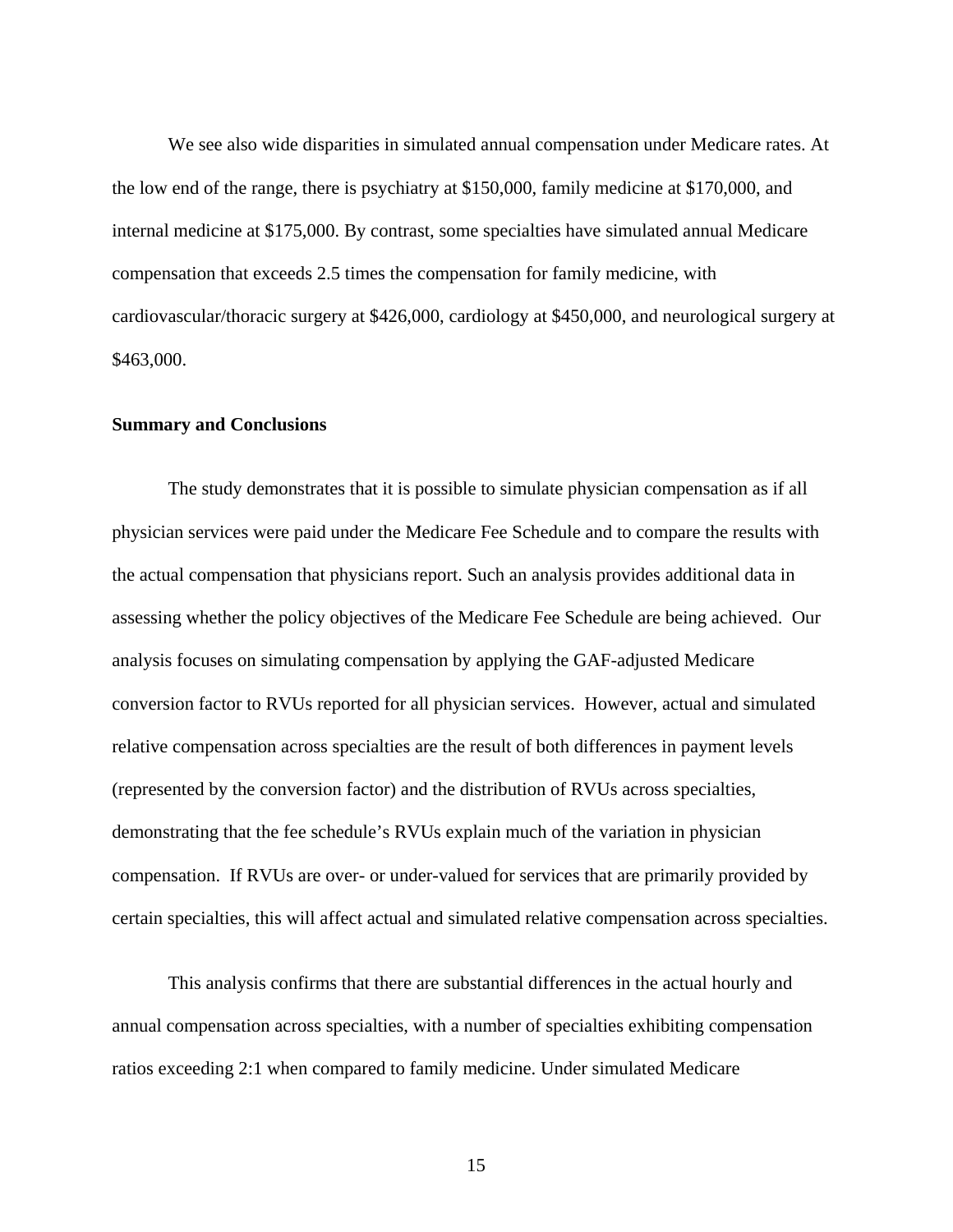compensation, the compensation ratios across specialties are narrowed very little overall, suggesting that payments under Medicare's Fee Schedule as of 2007 were no more favorable to primary care than were reimbursements from other payers. Some specialties fare relatively well under simulated Medicare compensation. The non-surgical, procedural specialties, particularly cardiology, continue to do relatively better under the Medicare Fee Schedule than under all-payer reimbursements that include Medicare. In contrast, surgical specialties do relatively less well under the Medicare Fee Schedule, although their compensation remains substantially greater than the primary care benchmark.

It should be noted that the 2010 Medicare Fee Schedule will phase in some significant changes in relative values, particularly for practice expenses, which are likely to produce some increase in payments for services provided by primary care and other non-procedural specialties, with commensurate reductions in payments for certain technologically-based services provided particularly by cardiologists and radiologists.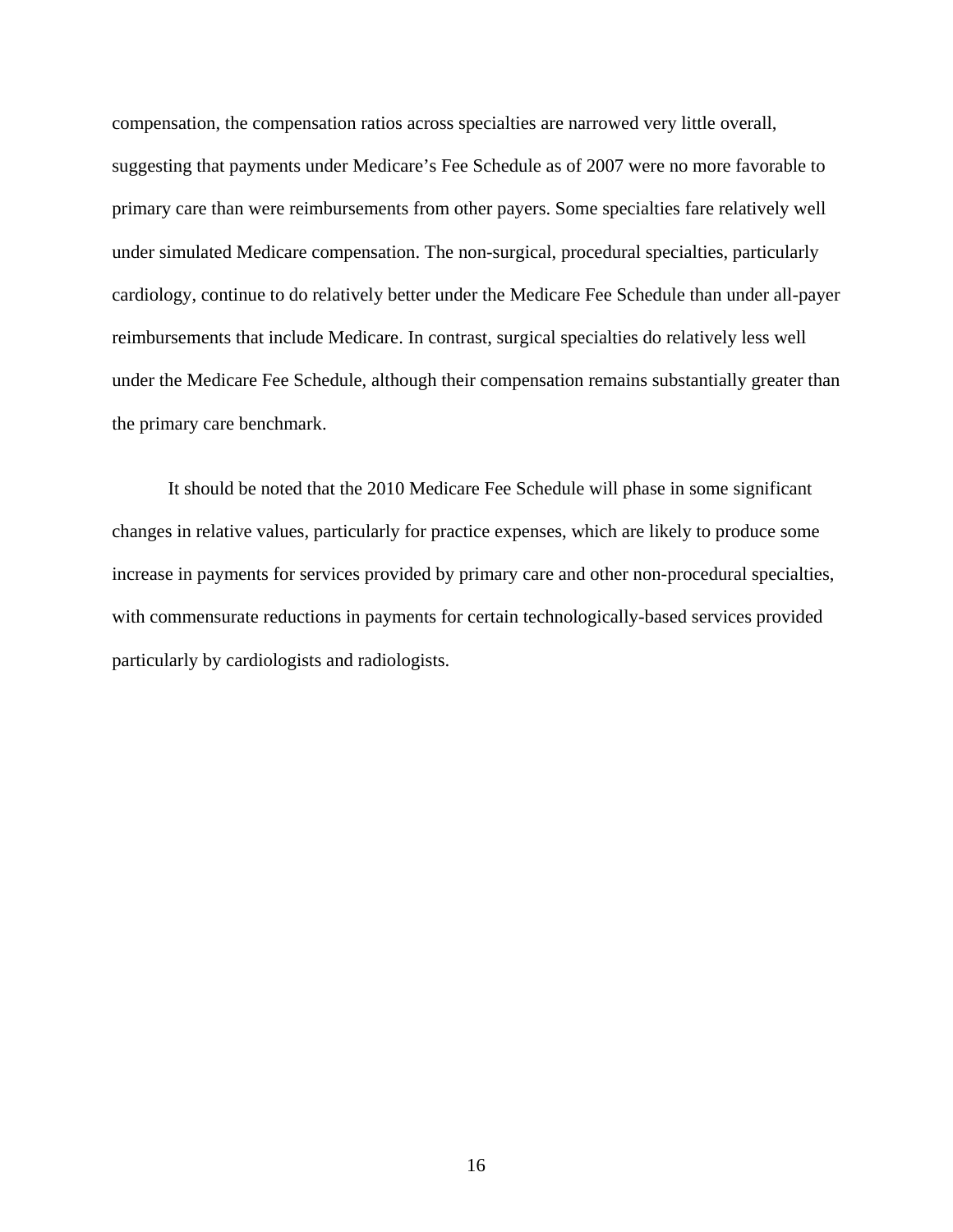### <span id="page-18-0"></span>**Appendix 1: Representativeness of MGMA Physician Compensation Data**

#### **Introduction**

Medical Group Management Association (MGMA) is a professional organization representing over 22,500 members who lead and manage more than 13,700 organizations in which over 275,000 physicians provide more than 40 percent of the health care services delivered in the United States.<sup>[8](#page-18-0)</sup> The membership includes medical practice administrators, Chief Executive Officers, physicians-in-management, board members, office managers, and many other management professionals. They work in medical practices and ambulatory care organizations of all sizes and types, including integrated systems and hospital- and medical school-affiliated practices.

The MGMA Center for Research, the 501(c)3 not-for-profit research and development affiliate of MGMA, conducts quantitative and qualitative research to advance the art and science of medical group management. MGMA undertakes major surveys every year which are aimed at providing reliable information about specific aspects of group practice administration, performance, and compensation. This project draws on data from the MGMA *Physician Compensation and Production Survey*, which collects data on provider compensation and productivity measures, including physician work relative value units (RVUs). Our study uses data on both compensation and productivity from the most recent edition of the survey available at the time of the study, *The Physician Compensation and Production Survey: 2008 Report Based on 2007 Data*. This edition includes more than 10 performance ratios and detailed compensation information. Unique to this survey is the availability of practice-provided RVU data, which is a key measure of productivity in our analysis.

The *2008 Physician Compensation and Production Survey Questionnaire* was sent out to 9,975 organizations. Over 80% of the survey distribution is to organizations that have an MGMA member; however, some non-members are also sampled in order to maximize the number of responding practices. Of the 9,975 surveys distributed, 202 were undeliverable and 48 of the returned questionnaires were judged ineligible because they were either incomplete or missing a required answer. The overall response rate to the survey was 20%. The 1,943 organizations that responded contributed compensation information for 50,418 providers of whom 43,494 were physicians representing 112 different specialties.

Unique to this survey is the availability of practice-provided RVU data, which is a key measure of productivity in our analysis. We are particularly interested in work RVUs for physicians, which were provided by the surveyed organizations for 19,662 physicians. Thus, while the response rate for compensation data is closely related to overall response, productivity data is only available for about 45% of the physicians in the survey database. Nevertheless, as we discuss below, we think that the RVU responders are reasonably representative of those that responded to the rest of the survey.

 $\overline{a}$ 8 As of December 2008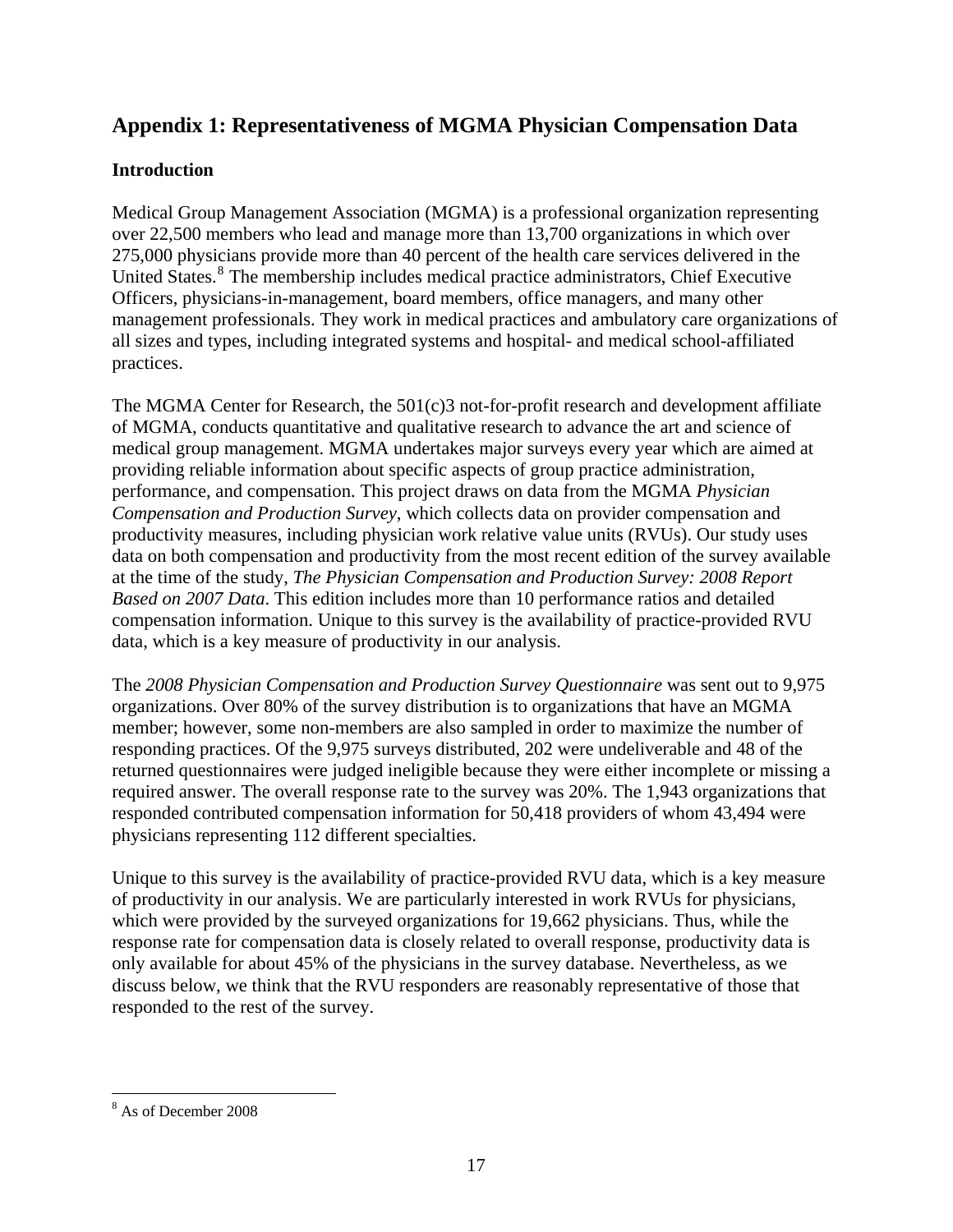This appendix consists of four sections, presenting information both on representativeness of respondents to the MGMA *Physician Compensation and Production Survey* and the extent to which other researchers and policy makers have relied on MGMA data. Section 1 discusses MGMA physician respondents compared to all practicing physicians. Section 2 discusses the representativeness of survey respondents compared to all MGMA members, with a special focus on those who responded to the productivity section that provides RVU data. In section 3, we discuss the recognition that the MGMA *Compensation Survey* has achieved, specifically in the context of CMS's recognition of the survey for purposes of establishing fair market value under Stark rules. We also demonstrate that the MGMA compensation data is an "in-lier" when compared to other frequently cited surveys. Finally, section 4 presents a listing of peer-reviewed journals that have accepted data produced by the survey we are using, albeit from previous years, and cites some of the articles that have cited the MGMA compensation data.

#### **Section 1: Survey respondents compared to all American physicians**

To determine the national representativeness of the survey sample, we compare respondents (both overall respondents and the smaller subset reporting RVU data) to the American physician population. Appendix Table 1A describes survey respondents and the national physician population across a number of key dimensions. In general, physicians in responding practices are similar to the total American physician population. Like all U.S. physicians, physicians in responding practices and those that provided RVU information are roughly 70% male and 30% female. The specialty distribution of physicians in the survey is similar to the distribution of all U.S. doctors, although family practice physicians are somewhat overrepresented and internal medicine and general surgery physicians somewhat underrepresented.

Compared to the geographic distribution of all U.S. doctors described by the American Medical Association (AMA), Western and Midwestern physicians are overrepresented while Eastern and Southern physicians are underrepresented among MGMA survey respondents. Physicians in responding practices are also less likely to be from non-metropolitan areas compared to all U.S. doctors (11% versus 23%), and RVU respondents from non-metropolitan areas are slightly more underrepresented.

The focus of this study is on relative compensation across specialties, rather than absolute compensation, so we examined whether the somewhat skewed aggregate geographic representation varies across specialties. As demonstrated in Appendix Table 1B, with only a few outliers, the higher representation in the West and Midwest and lower representation in East and South was fairly consistent across the important specialties we looked at. Further, as part of the analysis, we correct for important geographic variations in responses by adjusting compensation using Medicare's own Geographic Adjustment Factor (GAF).

#### **Section 2: Survey respondents compared to overall MGMA membership**

As noted above, about 20% of sampled practices responded to the survey, and of these, 45% provided RVU data. Therefore, it is important that we examine the extent to which respondents are representative of overall MGMA membership (the main sample population). Although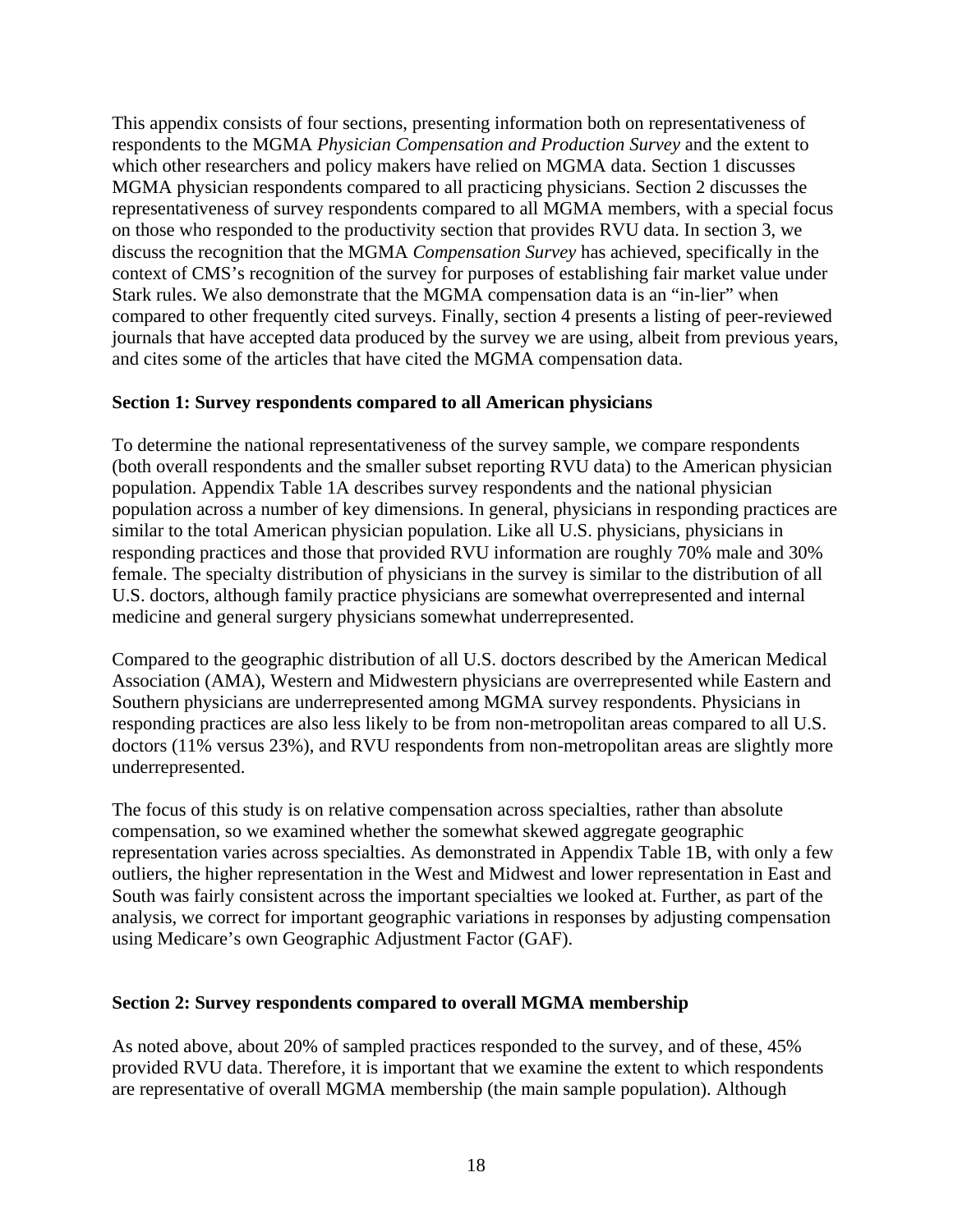<span id="page-20-0"></span>respondents are only a fraction of MGMA's total membership, respondents are similar to the total membership population. What makes this project unique is the availability of practiceprovided RVU data, so it is important to look at the subset of practices providing RVU data to examine representativeness. Providers reporting RVU data are a smaller subset of the total respondent population; however, this subset is similar to overall respondents and, by extension, to overall MGMA membership.

The practice ownership demographic profiles of respondents and the overall MGMA membership are similar at the physician level, although respondents are somewhat more likely to come from hospital/IDS owned practices (Appendix Table 1A). The distribution for the RVU subset of physicians is similar to overall responding physicians and total membership, as well.

Responding medical groups were similar in size to the overall MGMA membership; however, the number of physicians in the largest sized practices was underrepresented compared to the overall MGMA membership. As with practice ownership, the distribution of practice sizes for the RVU subset looks roughly similar to overall respondents.

Appendix Table 1A also shows MGMA membership distribution across geographic regions and the corresponding distribution provided by survey respondents. Medical practice respondents have a similar geographic distribution compared to overall membership, with a slightly higher share of practices in the Midwest and a slightly smaller share in the Western region. The RVU subset of physicians contains a higher share from the West (seven percentage points) and a corresponding lower share from the three other regions compared to total physician respondents.

The distribution of single and multi-specialty practices is similar for respondents and overall MGMA membership, with about 70% single specialty and 30% multi-specialty practices in both groups. Because member organizations can file data for constituent practices separately, specialty type distribution at the physician level differs from the distribution among medical practices. Overall physician respondents are more likely to come from multi-specialty groups compared to total physician membership. However, the RVU subset of physicians, which is the analysis sample for our study, has an identical distribution of single vs. multi-specialty practices compared to total MGMA member physicians.

#### **Section 3: MGMA compared to other physician compensation surveys**

 $\overline{a}$ 

Of all national physician compensation surveys, the Centers for Medicare and Medicaid Services (CMS) named the MGMA *Physician Compensation and Production Survey* as one of four publicly available approved surveys for assessing fair market value of physician services in its Stark II, Phase II regulations.<sup>[9](#page-20-0)</sup> These regulations, which fall under section 1877 of the Social

 $9$  42 C.F.R. 411.351, Federal Register. (Vol. 69, No. 59). March 26, 2004; Although the Federal Register lists six approved surveys (ECS Watson Wyatt's Survey Report on Hospital and Health Care Management Compensation; Hay Group's Physician Compensation Report; Hospital Compensation & Healthcare Compensation Services' (HHCS) Physician Salary Survey Report; MGMA's Physician Compensation and Productivity Survey; Sullivan, Cotter, and Associates, Inc.'s Physician Compensation and Productivity Survey; William Mercer Inc.'s Integrated Health Network Compensation Survey), two of these (ECS Watson Wyatt and Mercer) are actually private databases used in human resources consulting and not available to the public.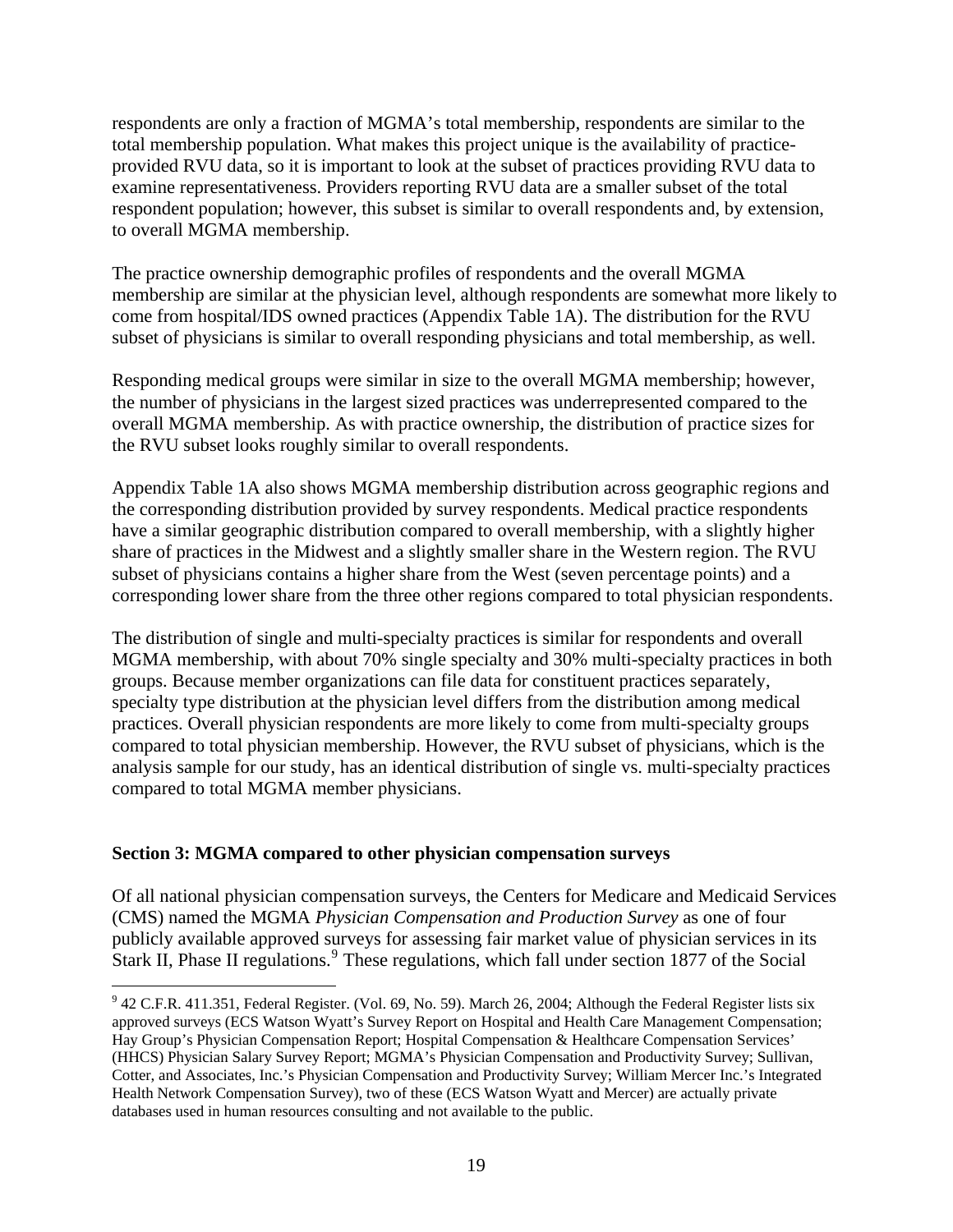<span id="page-21-0"></span>Security Act, enumerate the acceptable terms of financial relationships between physicians and entities providing designated health services.[10](#page-21-0) In approving this select group of surveys, CMS recognized that they are representative of the general market value of physician services.

As described earlier, MGMA received compensation information for 112 specialties from 1,943 medical practices with 43,494 physicians in response to its *Physician Compensation and Production Survey: 2008 Questionnaire Based on 2007 Data*. This provides a larger sample size compared to the three other publicly available Stark II approved physician compensation surveys, whose sample sizes ranged from 108-334 participants and 14,000-39,407 physicians.<sup>[11](#page-21-0)</sup>

A comparison of 2008 physician compensation surveys puts MGMA compensation estimates for 21 major specialties in line with those of 14 other major national surveys.<sup>[12](#page-21-0)</sup> The methodologies and representativeness of these surveys vary, but MGMA estimates consistently fall within the range of these estimates. For example, MGMA reports the mean compensation of family practice physicians to be \$187,953 which falls into the middle of the range of \$150,763-\$204,370 reported by the other surveys. MGMA's estimates are seldom major outliers, and in only two specialties (radiation oncology and hematology including oncology) does MGMA provide the highest or lowest estimate (Appendix Table 1C). Compared to the three other publicly available Stark II approved surveys, MGMA's mean compensation values are again comparable with those of the other surveys (Appendix Table 1D).  $^{13}$  $^{13}$  $^{13}$ 

#### **Section 4: MGMA in the literature**

1

A number of respected health care journals, such as *Health Services Research* and the *New England Journal of Medicine*, have recognized the MGMA *Physician Compensation and Production Survey* as a reliable source of compensation data by accepting studies utilizing MGMA data for publication. In short, the same data source we rely on has been through peer review and found acceptable despite the discussed limitations. A list of references of peerreviewed articles utilizing MGMA physician compensation data for empirical analyses can be found in Exhibit A. Among peer-reviewed articles, at least four studies also employ some type of RVU analysis drawn from the survey. Health policy experts also refer to MGMA data in nonscholarly editorials, reports, and non-empirical articles. MGMA estimates have been referenced by noted scholars, including Bodenheimer, Berenson and Rudolf, and Iglehart, to present national physician compensation levels (Exhibit 1A).

 $10$  Under these regulations, the hourly rate for a physician's services can be considered fair market value using one of two methods. The survey method calculates the average of the 50<sup>th</sup> percentile compensation level for a physician specialty using at least four of the six approved surveys.<br><sup>11</sup> Sample sizes are from the 2008 Hay Group Physician Compensation Report, Hospital Compensation &

Healthcare Compensation Services (HHCS) Physician Salary Survey Report, and Sullivan, Cotter, and Associates, Inc.'s Physician Compensation and Productivity Survey. Physician sample size information for the remaining two Stark II approved surveys, William Mercer Inc.'s Integrated Health Network Compensation Survey and ECS Watson Wyatt's Survey Report on Hospital and Health Care Management Compensation, was unavailable. 12 Data trackers. (2008, July 14). *Modern Healthcare*, Retrieved November 17, 2008, from Health Business Fulltext

Elite database

<sup>&</sup>lt;sup>13</sup> The two other Stark II approved surveys in this study are the Hay Group's Physician Compensation Report and Hospital Compensation & Healthcare Compensation Services' (HHCS) Physician Salary Survey Report.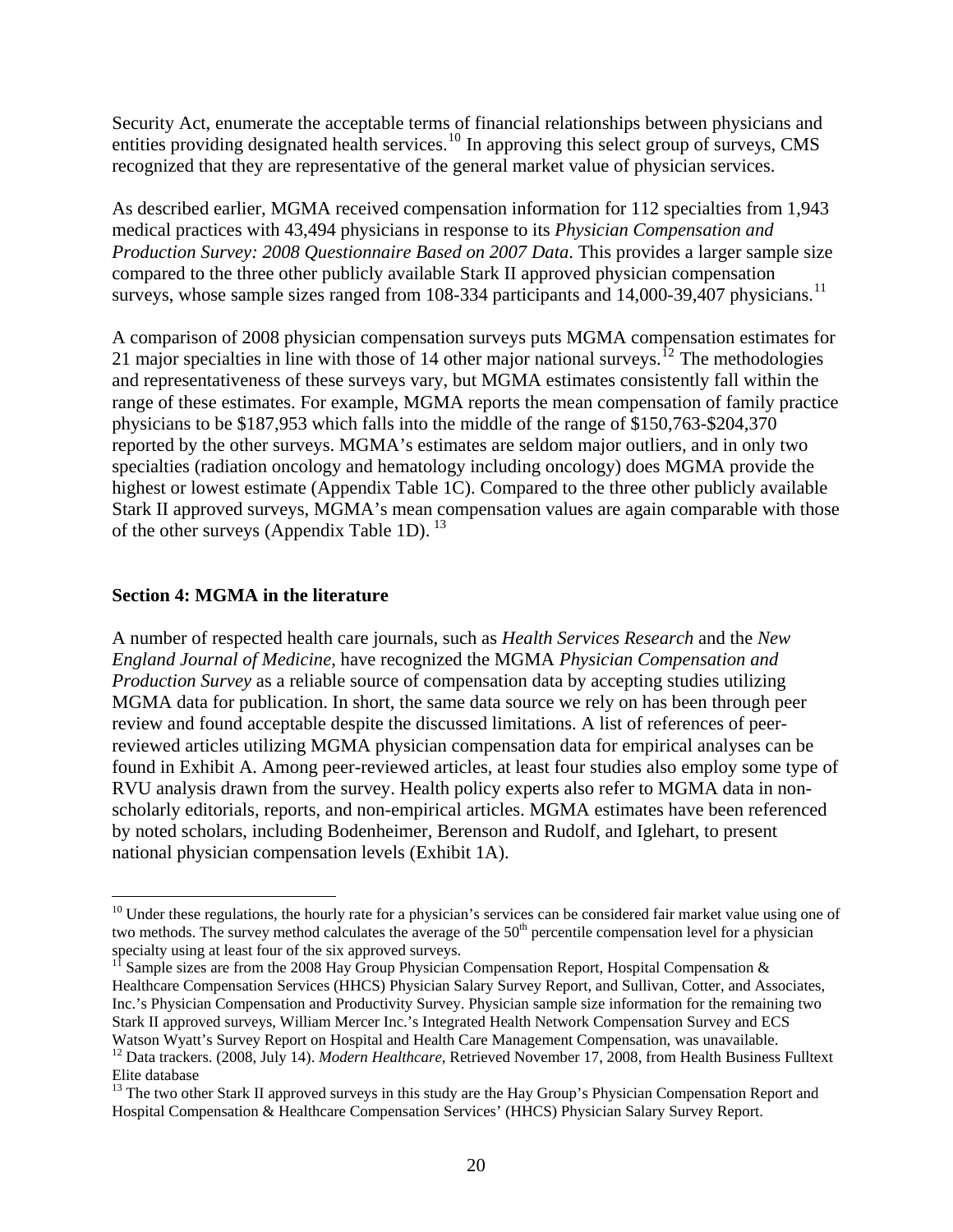#### **Conclusion**

As noted, there are limitations to the MGMA *Physician Compensation and Production Survey,*  particularly related to response rates for the survey overall and for the productivity part in particular. However, it offers a unique opportunity for policy analysis that has been elusive since RBRVS was implemented nearly two decades ago. We have argued that the practices surveyed are reasonably representative of physicians overall, that there are methodological approaches in our analysis for adjusting for some representativeness issues we have identified, and that MedPAC is not alone in looking to this survey for analysis, as a number of articles in the peerreviewed literature have relied on the same database.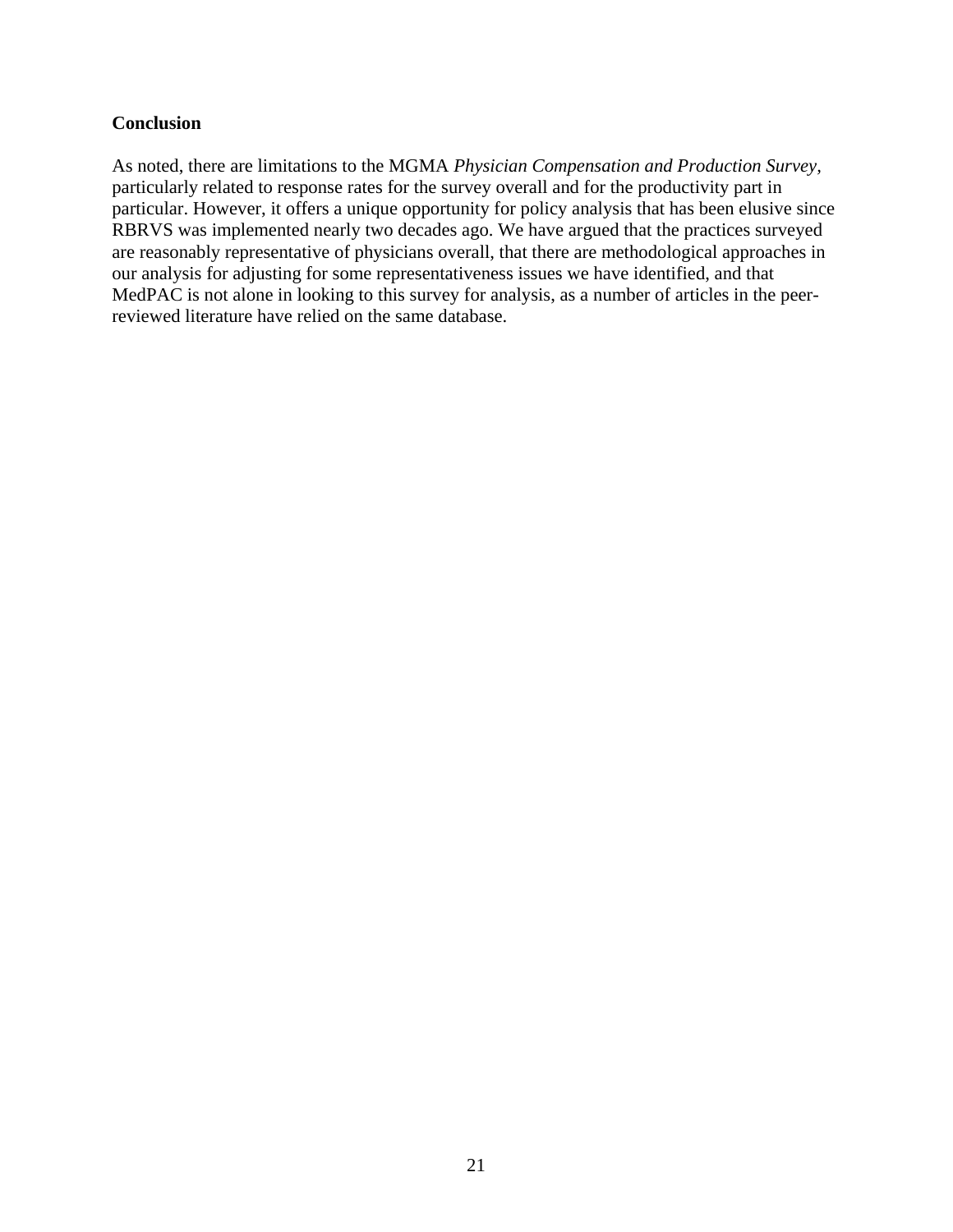#### <span id="page-23-0"></span>**Exhibit 1A: Publications Using Data from the MGMA Physician Compensation and Production Survey**

#### *Peer Reviewed Journal Articles*

- 1. Andreae, M. C., & Freed, G. L. (2002). Using a productivity-based physician compensation program at an academic health center: a case study. [Article]. *Academic Medicine, 77*(9), 894-899.\*
- 2. Andreae, M. C., & Freed, G. L. (2003). The rationale for productivity-based physician compensation at academic health centers. [Article]. *The Journal of Pediatrics, 143*(6), 695- 696.\*
- 3. Conrad, D. A., Sales, A., Liang, S. Y., Chaudhuri, A., Maynard, C., Pieper, L., et al. (2002). The impact of financial incentives on physician productivity in medical groups. [Article]. *Health Services Research, 37*(4), 885-906.\*
- 4. Ittner, C. D., Larcker, D. F., & Pizzini, M. (2007). Performance-based compensation in member-owned firms: An examination of medical group practices. [Article]. *Journal of Accounting & Economics, 44*, 300-327.[\\*](#page-23-0)
- 5. Shi, L., Lazarus, S. S., & Pieper, L. (1997). Physician Recruitment and Retention: A Rural Suburban Comparison. [Article]. *International Journal of Public Administration, 20*, 1341- 1365.
- 6. Tierney, E., & Kimball, A. B. (2006). Median dermatology base incomes in senior academia and practice are comparable, but a significant income gap exists at junior levels. [Article]. *Journal of The American Academy Of Dermatology, 55*(2), 213-219.

#### *Editorials, reports and non-empirical pieces in peer reviewed journals*

- 7. Berkowitz, S. M. (2002). The Development of a Successful Physician Compensation Plan. *Journal of Ambulatory Care Management, 25*, 10.
- 8. Bodenheimer, T., Berenson, R. A., & Rudolf, P. (2007). The Primary Care--Specialty Income Gap: Why It Matters. *Annals of Internal Medicine, 146*(4), 301-W376.\*
- 9. Hunter, A. (2005). Integrating Market Data Into Your Physician Compensation Plan. *Journal of Oncology Management, 14*(1), 18-21.\*
- 10. Iglehart, J. K. (2008). Medicare, Graduate Medical Education, and New Policy Directions. *New England Journal of Medicine, 359*(6), 643-650.

 $\overline{a}$ 

<sup>\*</sup> Indicates some type of RVU analysis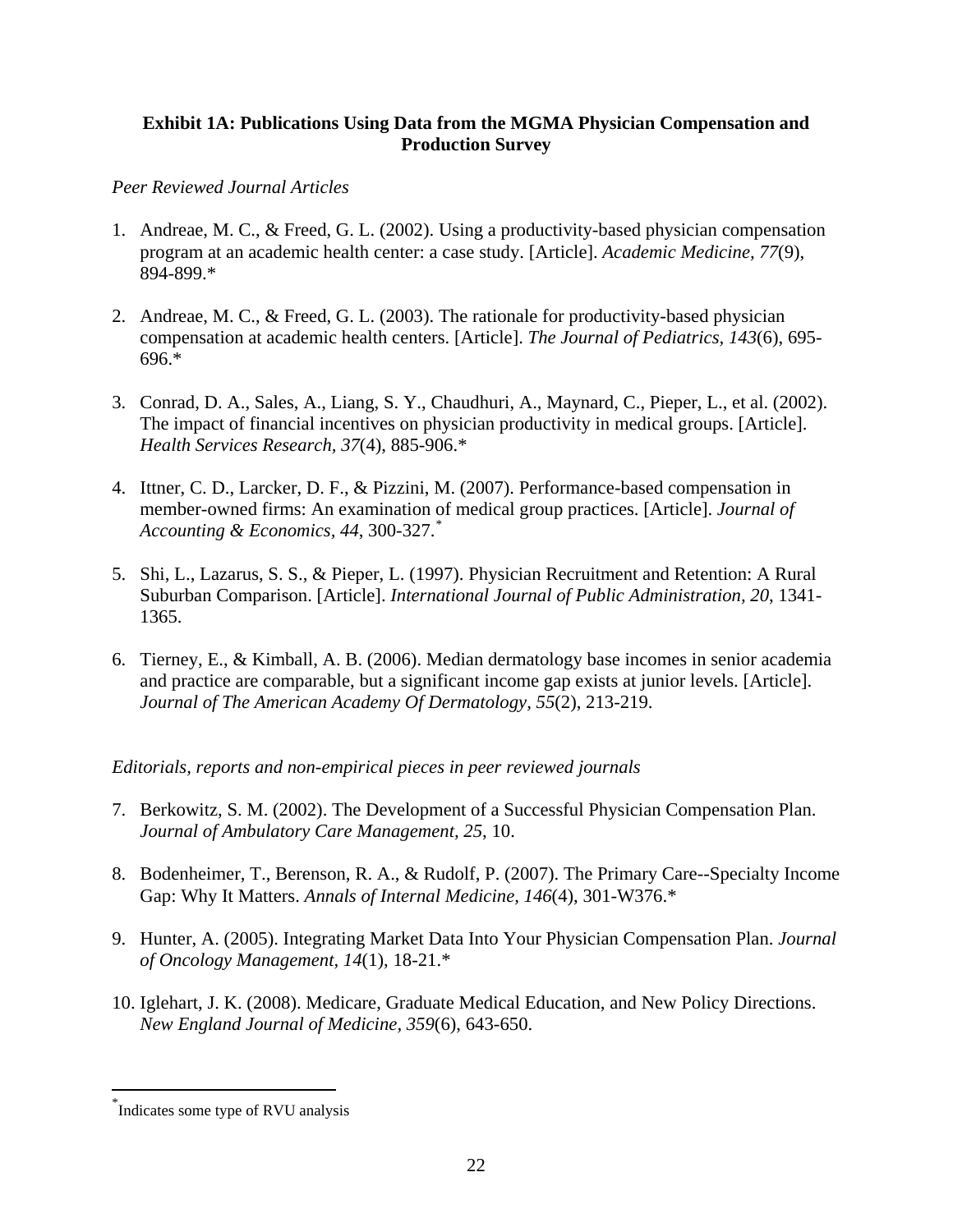- 11. Walker, D. L. (2000). Physician compensation: rewarding productivity of the knowledge worker. *The Journal of Ambulatory Care Management, 23*(4), 48-59.\*
- 12. Woo, B. (2006). Primary care--the best job in medicine? *The New England Journal of Medicine, 355*(9), 864-866.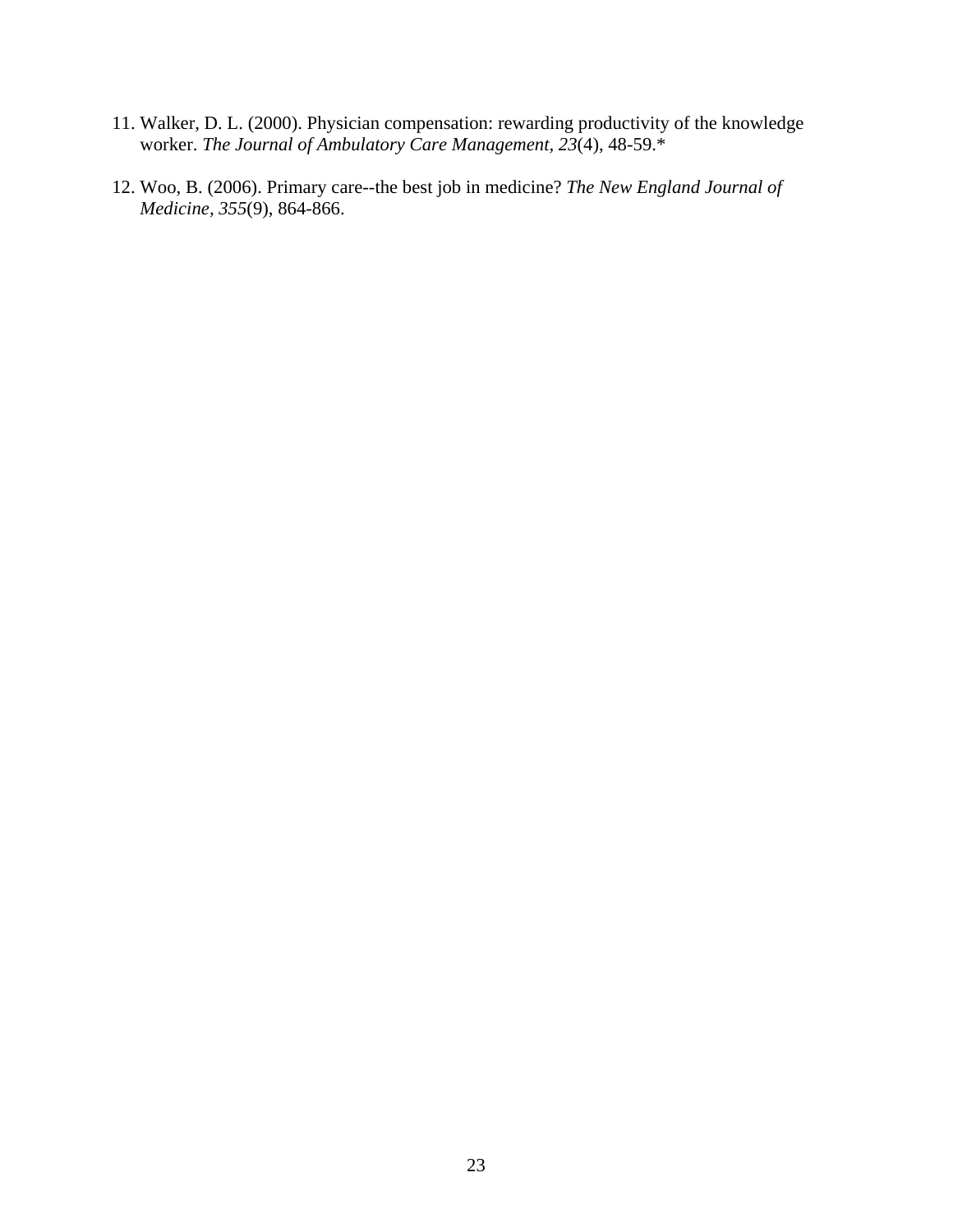#### **Appendix Table 1A: Representativeness of MGMA Survey Respondents**

|                                   |                   | <b>Medical Practices</b> |                  |                   | <b>Physicians</b>        |                         |
|-----------------------------------|-------------------|--------------------------|------------------|-------------------|--------------------------|-------------------------|
|                                   | MGMA <sup>1</sup> | Respondents <sup>2</sup> | AMA <sup>3</sup> | MGMA <sup>4</sup> | Respondents <sup>5</sup> | RVU Sample <sup>6</sup> |
| Gender                            |                   |                          |                  |                   |                          |                         |
| Male                              | n/a               | n/a                      | 70%              | n/a               | 73%                      | 73%                     |
| Female                            | n/a               | n/a                      | 30%              | n/a               | 27%                      | 27%                     |
| <b>Physicians by Specialty</b>    |                   |                          |                  |                   |                          |                         |
| <b>Family Practice</b>            | n/a               | n/a                      | 12%              | n/a               | 16%                      | 15%                     |
| <b>Internal Medicine</b>          | n/a               | n/a                      | 20%              | n/a               | 15%                      | 15%                     |
| Gastroenterology                  | n/a               | n/a                      | 2%               | n/a               | 2%                       | 2%                      |
| <b>General Surgery</b>            | n/a               | n/a                      | 5%               | n/a               | 2%                       | 3%                      |
| Obstetrics/Gynecology             | n/a               | n/a                      | 5%               | n/a               | 6%                       | 5%                      |
| <b>Orthopedic Surgery</b>         | n/a               | n/a                      | 3%               | n/a               | 4%                       | 4%                      |
| Pediatrics                        | n/a               | n/a                      | 10%              | n/a               | 10%                      | 8%                      |
| <b>Other Specialties</b>          | n/a               | n/a                      | 43%              | n/a               | 45%                      | 48%                     |
| <b>Geographic Region</b>          |                   |                          |                  |                   |                          |                         |
| Eastern                           | 27%               | 27%                      | 33%              | n/a               | 19%                      | 17%                     |
| Midwest                           | 21%               | 24%                      | 18%              | n/a               | 28%                      | 26%                     |
| Southern                          | 32%               | 33%                      | 27%              | n/a               | 23%                      | 21%                     |
| Western                           | 20%               | 16%                      | 22%              | n/a               | 30%                      | 37%                     |
| <b>Rural-Urban Classification</b> |                   |                          |                  |                   |                          |                         |
| Non-metro (<50k)                  | n/a               | 21%                      | 23%              | n/a               | 11%                      | 9%                      |
| Metro (50k - 250k)                | n/a               | 28%                      | 77%              | n/a               | 27%                      | 30%                     |
| Metro (>250k - 1m)                | n/a               | 35%                      | all Metro        | n/a               | 31%                      | 32%                     |
| Metro $(>1m)$                     | n/a               | 16%                      | (50k - >1m)      | n/a               | 32%                      | 29%                     |
| <b>Practice Ownership</b>         |                   |                          |                  |                   |                          |                         |
| Government                        | 1%                | 1%                       | n/a              | 2%                | 0%                       | 0%                      |
| Hospital/IDS                      | 9%                | 38%                      | n/a              | 27%               | 35%                      | 32%                     |
| Insurance co./HMO                 | 0%                | 0%                       | n/a              | 1%                | 0%                       | 0%                      |
| MSO/PPMC                          | 1%                | 2%                       | n/a              | 1%                | 1%                       | 1%                      |
| Physicians                        | 81%               | 56%                      | n/a              | 56%               | 55%                      | 56%                     |
| Other                             | 7%                | 3%                       | n/a              | 13%               | 9%                       | 11%                     |
| Size of practice (FTE Physicians) |                   |                          |                  |                   |                          |                         |
| 1 to 10                           | 61%               | 64%                      | n/a              | 11%               | 13%                      | 9%                      |
| 11 to 25                          | 21%               | 16%                      | n/a              | 12%               | 11%                      | 11%                     |
| 26 to 50                          | 8%                | 9%                       | n/a              | 10%               | 14%                      | 16%                     |
| 51 to 75                          | 3%                | 4%                       | n/a              | 7%                | $9%$                     | 11%                     |
| 76 to 150                         | 3%                | 4%                       | n/a              | 10%               | 16%                      | 18%                     |
| 151 or more                       | 3%                | 3%                       | n/a              | 50%               | 38%                      | 34%                     |
| <b>Specialty Type</b>             |                   |                          |                  |                   |                          |                         |
| <b>Single Speciality</b>          | 71%               | 70%                      | n/a              | 32%               | 26%                      | 32%                     |
| <b>Multiple Speciality</b>        | 29%               | 30%                      | n/a              | 68%               | 74%                      | 68%                     |

Sources: Medical Group Management Association member demographics and *MGMA Physician Compensation and Production Survey: 2008 Report Based on 2007 Data*

Note: data not available for every population group

<sup>1</sup>All MGMA member practices

 $^2$ All medical practices responding to MGMA's Physician Compensation and Production Survey

<sup>3</sup>Data on physicians from the American Medical Association

<sup>4</sup>All physicians from MGMA member practices

<sup>5</sup>All physicians in medical groups responding to MGMA's Physician Compensation and Production Survey

<sup>6</sup>Subset of physician respondents providing RVU data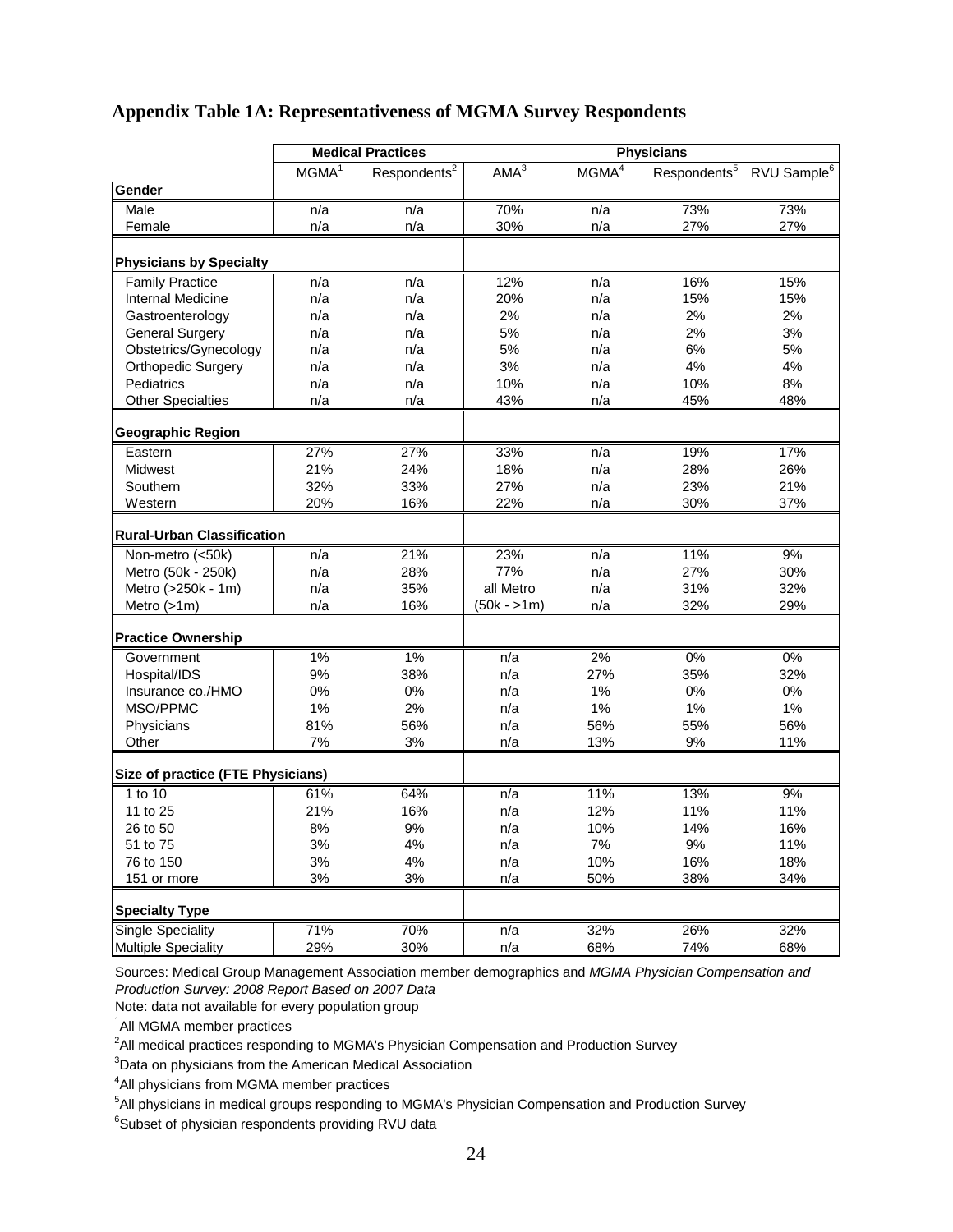| Appendix Table 1B. Geographic Representation of Physician Respondents by Specialty <sup>1</sup> |  |  |  |
|-------------------------------------------------------------------------------------------------|--|--|--|

|                                                       |       |                |                  |         |       |            |       |                          |       |           |       | General        |       | General    |      |               |       |         |       |                |
|-------------------------------------------------------|-------|----------------|------------------|---------|-------|------------|-------|--------------------------|-------|-----------|-------|----------------|-------|------------|------|---------------|-------|---------|-------|----------------|
|                                                       |       |                | <b>Emergency</b> |         |       | Gastro-    |       | <b>General internall</b> |       |           |       | obstetrics and |       | orthopedic |      | General       |       | General |       |                |
|                                                       |       | Anesthesiology | medicine         |         |       | enterology |       | medicine                 |       | Neurology |       | gynecology     |       | surgery    |      | pediatrics    |       | surgery |       | Urology        |
|                                                       | Count | Percent        | Count            | Percent | Count | Percent    | Count | Percent                  | Count | Percent   | Count | Percent        | Count | Percent    |      | Count Percent | Count | Percent | Count | <b>Percent</b> |
| Number of FTE Physicians by Geographic Section        |       |                |                  |         |       |            |       |                          |       |           |       |                |       |            |      |               |       |         |       |                |
| Eastern                                               | 968   | 24%            | 276              | 26%     | 153   | 16%        | 1052  | 21%                      | 188   | 28%       | 385   | 18%            | 156   | 14%        | 573  | 18%           | 164   | 15%     | 89    | 15%            |
| Midwest                                               | 752   | 19%            | 245              | 23%     | 290   | 31%        | 1292  | 25%                      | 165   | 24%       | 596   | 29%            | 337   | 31%        | 918  | 29%           | 334   | 31%     | 127   | 21%            |
| Southern                                              | 867   | 22%            | 150              | 14%     | 202   | 22%        | 1081  | 21%                      | 144   | 21%       | 425   | 20%            | 218   | 20%        | 781  | 25%           | 225   | 21%     | 205   | 35%            |
| Western                                               | 1407  | 35%            | 385              | 36%     | 286   | 31%        | 1642  | 32%                      | 184   | 27%       | 680   | 33%            | 371   | 34%        | 854  | 27%           | 349   | 33%     | 171   | 29%            |
| Total                                                 | 3994  | 100%           | 1056             | 100%    | 931   | 100%       | 5067  | 100%                     | 681   | 100%      | 2086  | 100%           | 1082  | 100%       | 3126 | 100%          | 1072  | 100%    | 592   | 100%           |
| Number of FTE Physicians by Geographic Classification |       |                |                  |         |       |            |       |                          |       |           |       |                |       |            |      |               |       |         |       |                |
| Rural                                                 | 189   | 5%             | 67               | 6%      | 62    | 7%         | 541   | 11%                      | 68    | 10%       | 281   | 13%            | 185   | 17%        | 372  | 12%           | 198   | 18%     | 61    | 10%            |
| Metro (50 - 250k)                                     | 859   | 22%            | 311              | 29%     | 277   | 30%        | 1416  | 28%                      | 201   | 30%       | 540   | 26%            | 286   | 26%        | 826  | 26%           | 302   | 28%     | 147   | 25%            |
| Metro (250k - 1m)                                     | 1504  | 38%            | 232              | 22%     | 242   | 26%        | 1435  | 28%                      | 224   | 33%       | 596   | 29%            | 276   | 26%        | 824  | 26%           | 277   | 26%     | 156   | 26%            |
| Metro $(>1m)$                                         | 1442  | 36%            | 446              | 42%     | 347   | 37%        | 1631  | 32%                      | 188   | 28%       | 645   | 31%            | 333   | 31%        | 1082 | 35%           | 292   | 27%     | 226   | 38%            |
| Total                                                 | 3994  | 100%           | 1056             | 100%    | 928   | 100%       | 5023  | 99%                      | 681   | 100%      | 2062  | 99%            | 1080  | 100%       | 3104 | 99%           | 1069  | 100%    | 590   | 100%           |

 $1$ Data for physicians in medical groups responding to MGMA's Physician Compensation and Production Survey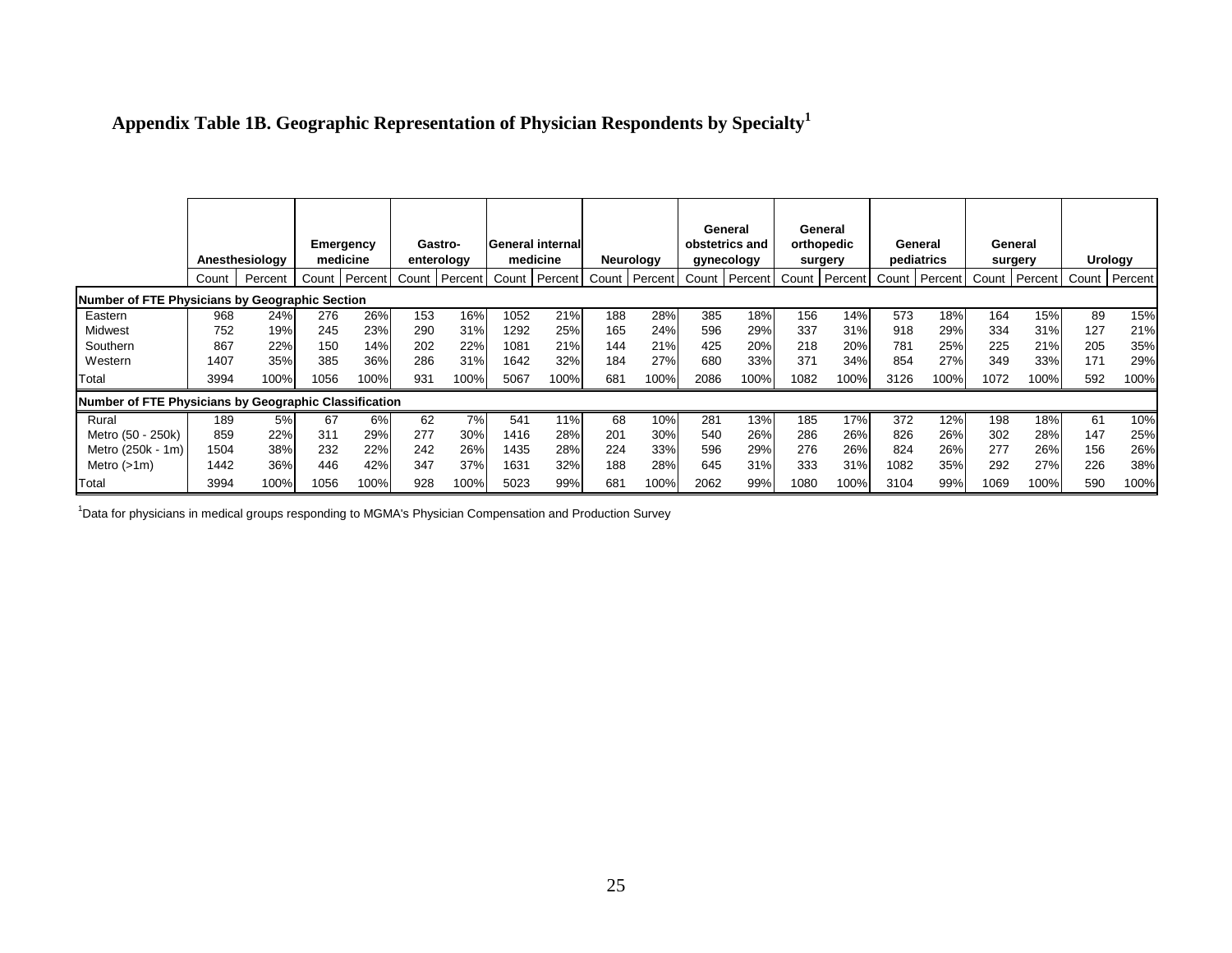|                           | <b>MGMA</b> | <b>AMGA</b> | Cejka     | Daniel    | Delta     | Hay       | <b>HHCS</b> | Jackson   | Locum     | Martin    | <b>MDN</b> | <b>Medicus</b> | Merritt   | Pacific   | Pinnacle  |
|---------------------------|-------------|-------------|-----------|-----------|-----------|-----------|-------------|-----------|-----------|-----------|------------|----------------|-----------|-----------|-----------|
| Anesthesiology            | \$399,222   | \$362,904   | \$392,000 | n/a       | \$321,806 | \$311,600 | \$446,994   | \$362,275 | \$336,375 | \$371,000 | \$350,000  | \$371,000      | \$336,000 | \$364,295 | \$336,250 |
|                           |             |             |           |           |           |           |             |           |           |           |            |                |           |           |           |
| Cadiology (invasive)      | \$452,970   | \$420.106   | \$389,000 | n/al      | n/a       | \$401.400 | \$484,442   | n/a       | n/a       | \$469,000 | \$427,000  | \$469,000      | \$443,000 | \$496,235 | \$561,875 |
| Cardiology                |             |             |           |           |           |           |             |           |           |           |            |                |           |           |           |
| (noninvasive)             | \$418.451   | \$420.106   | \$365,000 | n/a       | \$439.233 | \$332,900 | \$390.392   | \$372,600 | n/a       | \$380,000 | \$394,000  | n/a            | \$392,000 | \$380.201 | \$392,000 |
| Dermatology               | \$400,834   | \$371.871   | \$326,000 | n/a       | \$365,000 | \$294,700 | \$287,832   | \$329,267 | n/a       |           | \$323,000  | n/a            | \$315,000 | \$385,953 | n/a       |
| Emergency                 |             |             |           |           |           |           |             |           |           |           |            |                |           |           |           |
| Medicine                  | \$260,790   | \$267,263   | \$250,000 | \$250,000 | \$245.002 | \$216,800 | \$272.402   | \$257,630 |           | \$235,000 | \$253,000  | \$239,000      | \$240,000 | \$269.826 | \$300,000 |
| <b>Family Practice</b>    | \$187,953   | \$201.779   | \$170,000 | n/a       | \$168,277 | \$163,500 | \$204,370   | \$172,556 | \$150,763 | \$165,000 | \$175,000  | \$176,000      | \$172,000 | \$173,495 | \$177,389 |
| Gatroenterology           | \$457,053   | \$420,898   | \$330,000 | n/a       | \$381,404 | \$361,000 | \$379,682   | \$396,620 |           | \$410,000 | \$402,000  | \$482,000      | \$379,000 | \$498,762 | \$338,750 |
| <b>General Surgery</b>    | \$339,362   | \$356,938   | \$271,000 | n/a       | \$301,733 | \$286,500 | \$336.731   | \$308,927 | \$284,078 | \$318,000 | \$307.000  | \$316,000      | \$321,000 | \$301.195 | \$314,900 |
| Hospitalist               | \$206,768   | \$217,052   | \$198,000 | n/a       | \$191.964 | \$174.100 | \$203,520   | \$184,289 |           | \$182,000 | \$191,000  | \$191,000      | \$181,000 | \$215,015 | \$200,000 |
| Internal Medicine         | \$201,603   | \$209,845   | \$184,000 | n/a       | \$183,937 | \$175,200 | \$189.979   | \$181,420 | \$179,806 | \$196,875 | \$187,000  | \$187,000      | \$176,000 | \$193,102 | \$202,500 |
| Neurology                 | \$260,536   | \$246,924   | \$219,000 | n/a       | \$244.326 | \$203,200 | \$252,700   | \$264,889 |           | \$245,000 | \$239,000  | \$241,000      | \$230,000 | \$298,503 | \$252,857 |
| Obstetrics/               |             |             |           |           |           |           |             |           |           |           |            |                |           |           |           |
| Gynecology                | \$302,362   | \$304,689   | \$243,000 | n/a       | \$253,214 | \$238,500 | \$261,869   | \$259,613 | \$231,514 | \$265,000 | \$279,000  | \$286,000      | \$255,000 | \$287,306 | \$265,167 |
| Oncology (including       |             |             |           |           |           |           |             |           |           |           |            |                |           |           |           |
| hematology)               | \$449,520   | \$345,537   | \$361,000 | n/a       | \$345,833 | \$296,500 | \$359,158   | \$169,434 | \$154,446 | \$140,000 | \$176,000  | \$174,000      | \$159,000 | \$191,908 | \$178,333 |
|                           |             |             |           |           |           |           |             |           |           |           |            |                |           |           |           |
| <b>Orthopedic Surgery</b> | \$497.136   | \$483,247   | \$401,000 | n/a       | \$506,489 | \$372.400 | \$448,148   | \$422,638 | \$374,200 | \$432,500 | \$463,000  | \$502,000      | \$413,000 | \$467.432 | \$512,500 |
| Pathology                 | \$331,326   | \$311.174   | \$298.000 | n/a       | n/a       | \$251,700 | \$331.842   | \$255.561 | n/a       | n/a       | \$275,000  | n/a            | \$239,000 | \$269.623 | n/a       |
| Pediatrics                | \$196.936   | \$202,547   | \$184,000 | n/a       | \$172.346 | \$166,800 | \$177,251   | \$169.434 | \$154,446 | \$140,000 | \$176,000  | \$174.000      | \$159,000 | \$191.908 | \$178,333 |
| <b>Plastic Surgery</b>    | \$434.021   | \$390,744   | \$350.000 | n/a       | \$387,833 | \$390,400 | \$791.510   | \$385,546 | n/a       | n/a       | \$357,000  | n/a            | \$312,000 | \$372.100 | \$300,000 |
| Psychiatry                | \$200,518   | \$216,202   | \$210,000 | n/a       | \$207,080 | \$173,800 | \$191,828   | \$193,262 | \$183,232 | \$182,000 | \$208,000  | \$205,000      | \$189,000 | \$248,198 | \$180,000 |
| <b>Radiation Oncology</b> | \$528,225   | \$394,034   | \$454,500 | n/a       | n/a       | \$463,000 | \$381,733   | n/a       | n/a       | n/a       | \$357,000  | n/a            | n/a       | \$427,653 | n/a       |
| Radiology                 | \$470,939   | \$438,040   | \$401,000 | n/a       | \$429,532 | \$418,100 | \$487,591   | \$441,890 | \$386,755 | \$432,500 | \$436,000  | \$491.000      | \$401,000 | \$472,804 | \$600,000 |
| <b>Urology</b>            | \$427.471   | \$407,953   | \$382,000 | n/a       | \$383.161 | \$325,200 | \$386.037   | \$340,616 | n/a       | \$410,000 | \$393,000  | \$407,000      | \$387,000 | \$402,591 | \$426,000 |

#### **Appendix Table 1C. Physician Compensation Survey Estimates by Specialty\***

\*Figures reflect mean total annual cash compensation, including salary and bonuses

\*\*Surveys conducted by Medical Group Management Association, American Medical Group Association, Cejka Search, Daniel Stern &

Associates, Delta Physician Placement, Hay Group, Hospital & Healthcare Compensation Service, Jackson & Coker, LocumTenens.com,

Martin Fletcher, MD Network, Medicus Partners, Merrit Hawkins & Associates, Pacific Cos., and Pinnacle

Source: Data trackers. (July 2008). *Modern Healthcare* and *MGMA Physician Compensation and Production Survey: 2008 Report Based on 2007 Data*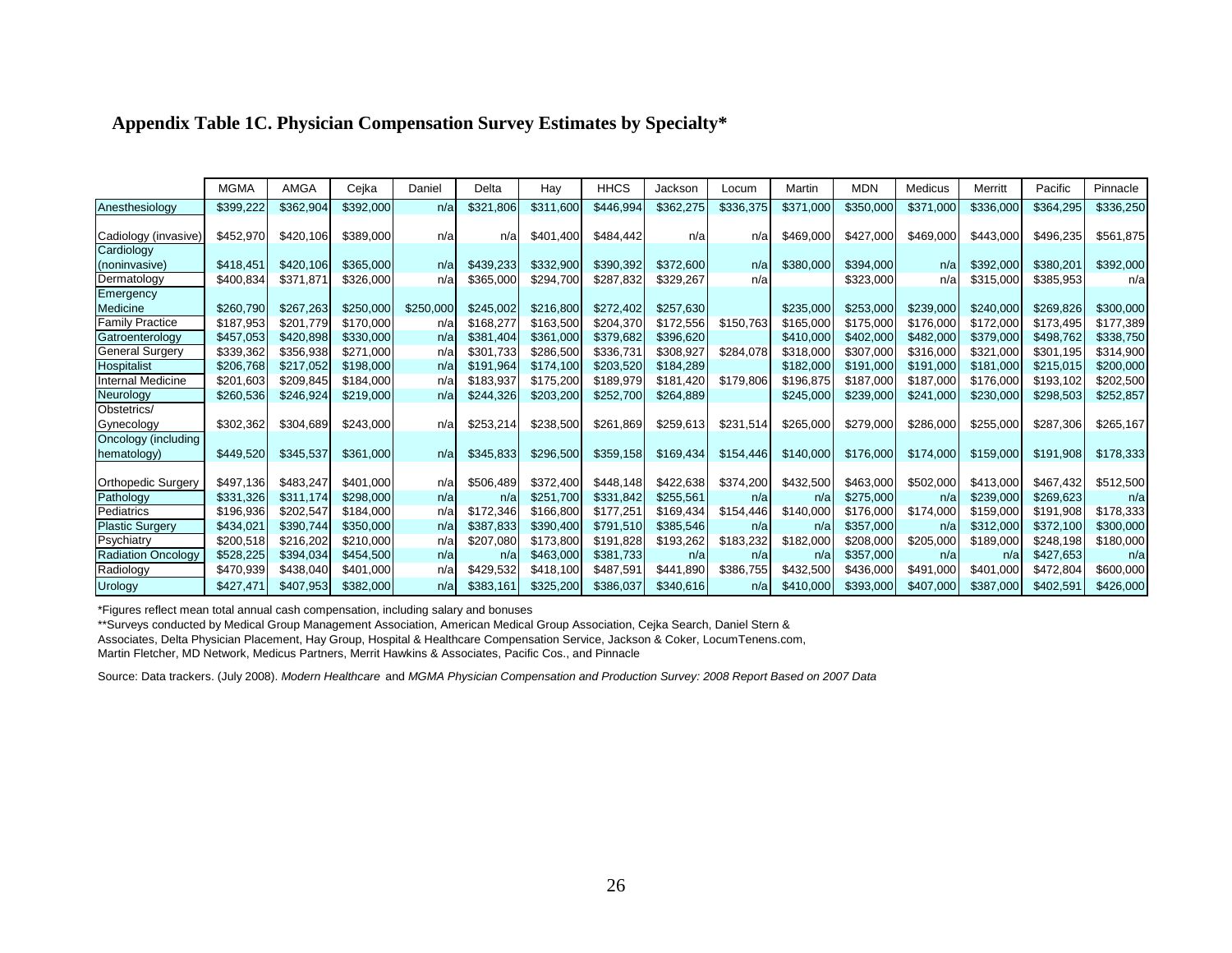#### **Appendix Table 1D. Physician Compensation Estimates by Specialty Among Stark II Approved Surveys\***

|                                 | <b>MGMA</b> | Hay       | <b>HHCS</b> | Sullivan Cotter*** |
|---------------------------------|-------------|-----------|-------------|--------------------|
| Anesthesiology                  | \$399,222   | \$311,600 | \$446,994   | \$372,252          |
| Cadiology (invasive)            | \$452,970   | \$401,400 | \$484,442   | \$452,378          |
| Cardiology (noninvasive)        | \$418,451   | \$332,900 | \$390,392   | \$466,014          |
| Dermatology                     | \$400,834   | \$294,700 | \$287,832   | \$318,031          |
| <b>Emergency Medicine</b>       | \$260,790   | \$216,800 | \$272,402   | \$236,293          |
| <b>Family Practice</b>          | \$187,953   | \$163,500 | \$204,370   | \$178,074          |
| Gatroenterology                 | \$457,053   | \$361,000 | \$379,682   | \$471,876          |
| <b>General Surgery</b>          | \$339,362   | \$286,500 | \$336,731   | \$294,762          |
| <b>Hospitalist</b>              | \$206,768   | \$174,100 | \$203,520   | \$187,196          |
| Internal Medicine               | \$201,603   | \$175,200 | \$189,979   | \$186,399          |
| Neurology                       | \$260,536   | \$203,200 | \$252,700   | \$238,434          |
| <b>Obstetrics/ Gynecology</b>   | \$302,362   | \$238,500 | \$261,869   | \$278,520          |
| Oncology (including hematology) | \$449,520   | \$296,500 | \$359,158   | n/a                |
| <b>Orthopedic Surgery</b>       | \$497,136   | \$372,400 | \$448,148   | \$436,118          |
| Pathology                       | \$331,326   | \$251,700 | \$331,842   | n/a                |
| <b>Pediatrics</b>               | \$196,936   | \$166,800 | \$177,251   | \$196,955          |
| <b>Plastic Surgery</b>          | \$434,021   | \$390,400 | \$791,510   | \$346,963          |
| Psychiatry                      | \$200,518   | \$173,800 | \$191,828   | \$193,237          |
| <b>Radiation Oncology</b>       | \$528,225   | \$463,000 | \$381,733   | n/a                |
| Radiology                       | \$470,939   | \$418,100 | \$487,591   | n/a                |
| Urology                         | \$427,471   | \$325,200 | \$386,037   | \$335,876          |

\*Figures reflect mean total annual cash compensation, including salary and bonuses

\*\*In the Stark II, Phase II regulations, CMS specified four publicly available surveys it deemed acceptable for assessing fair market value of physician services.

\*\*\* The Sullivan Cotter data is for Group practices In the specific listed specialties and taken from the resource listed below

Source: Data trackers. (July 2008). *Modern Healthcare; MGMA Physician Compensation and Production Survey: 2008 Report Based on 2007 Data* ; *Sullivan Cotter and Associates, Inc. 2008 Physician Compensation and Productivity Survey Report*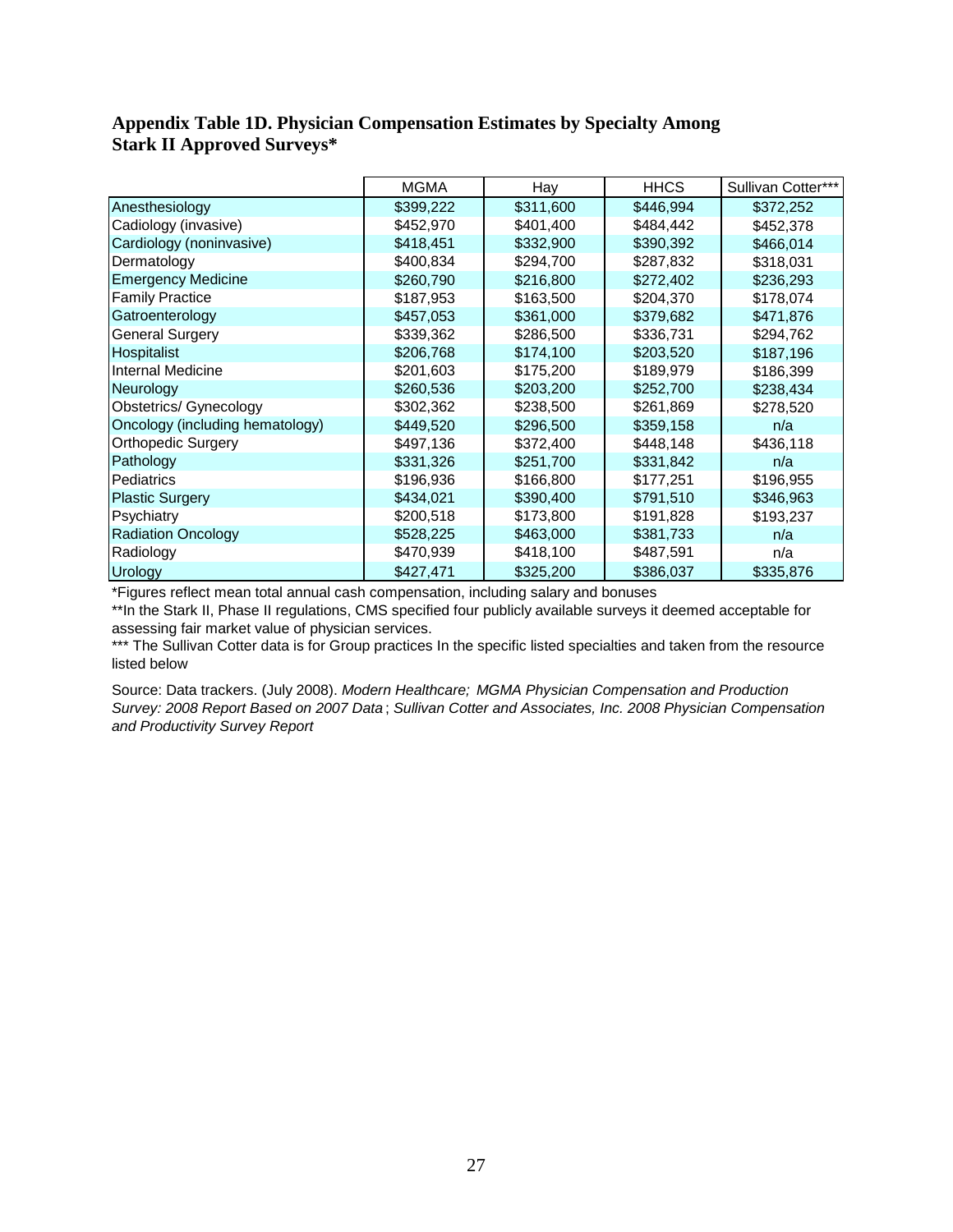# **Appendix 2: Specialty and Subspecialty Groupings**

| <b>Retained Specialties</b>   | <b>First Aggregation</b>                                                                   | <b>Final Collapsed Categories</b> |
|-------------------------------|--------------------------------------------------------------------------------------------|-----------------------------------|
| Family medicine               | Family medicine                                                                            |                                   |
| Geriatrics                    | <b>Internal Medicine</b>                                                                   | <b>Primary Care</b>               |
| Internal medicine             |                                                                                            |                                   |
| Pediatrics general            | Pediatrics general                                                                         |                                   |
| <b>Emergency medicine</b>     | <b>Emergency medicine</b>                                                                  |                                   |
| Endocrinology/ Metabolism     | Endocrinology/ Metabolism                                                                  |                                   |
| Hematology/ Oncology          | Hematology/ Oncology                                                                       |                                   |
| Nephrology                    | Nephrology<br>Neurology<br>Neurology<br>Physiatry<br>Physiatry<br>Psychiatry<br>Psychiatry |                                   |
|                               |                                                                                            |                                   |
|                               |                                                                                            |                                   |
|                               |                                                                                            |                                   |
| Rheumatology                  | Rheumatology                                                                               |                                   |
| Allergy/ Immunology           |                                                                                            |                                   |
| Critical care                 |                                                                                            |                                   |
| Infectious disease            | <b>Other Internal Medicine/Pediatrics</b>                                                  |                                   |
| Pediatrics other              |                                                                                            |                                   |
| Cardiology                    | Cardiology                                                                                 |                                   |
| Dermatology                   | Dermatology                                                                                | Non-surgical, procedural          |
| Gastroenterology              | Gastroenterology                                                                           |                                   |
| Pulmonary medicine            | Pulmonary medicine                                                                         |                                   |
| <b>Obstetrics/ Gynecology</b> | <b>Obstetrics/ Gynecology</b>                                                              |                                   |
| Ophthalmology                 | Ophthalmology                                                                              |                                   |
| Orthopedics                   | Orthopedics                                                                                |                                   |
| Otorhinolaryngology           | Otorhinolaryngology                                                                        |                                   |
| Surgery general               |                                                                                            |                                   |
| Surgery bariatric             | <b>General Surgery</b>                                                                     |                                   |
| Surgery colorectal            |                                                                                            |                                   |
| Surgery cardiovascular        | Cardiovascular/thoracic Surgery                                                            | Surgical                          |
| Surgery thoracic              |                                                                                            |                                   |
| Surgery neurological          | <b>Neurological Surgery</b>                                                                |                                   |
| Urology                       | Urology                                                                                    |                                   |
| Surgery oncology              |                                                                                            |                                   |
| Surgery pediatric             |                                                                                            |                                   |
| Surgery plastic               | Other surgical subspecialties                                                              |                                   |
| Surgery transplant            |                                                                                            |                                   |
| Surgery vascular              |                                                                                            |                                   |
| Radiology                     | Radiology                                                                                  | Radiology                         |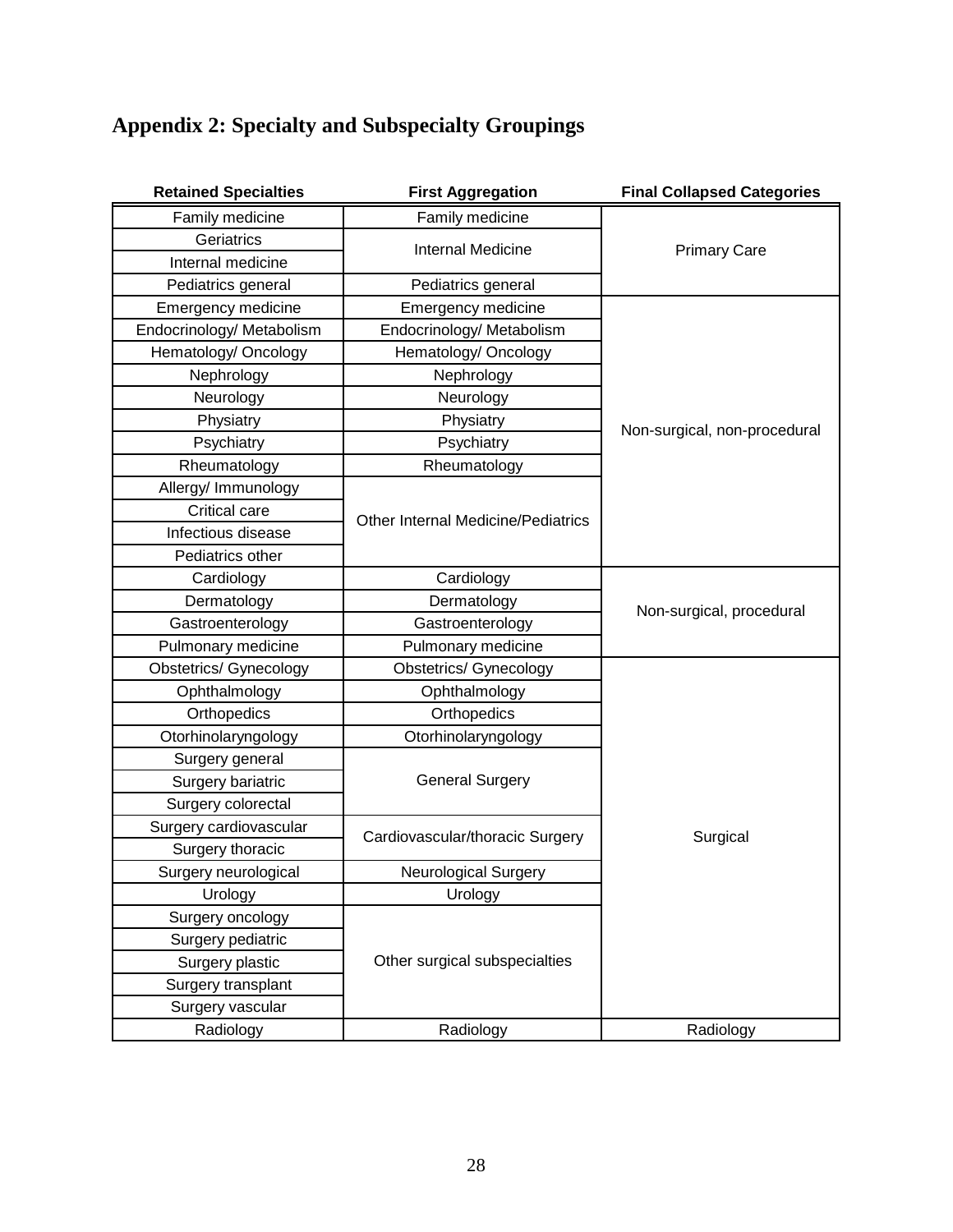# **Appendix 3: Annual Compensation of Total Sample and Analysis Samples**

|                                            | <b>Total Sample</b> |           |           |       | <b>Annual Compensation</b><br><b>Sample</b> |           | <b>Hourly Compensation Sample</b> |           |           |  |
|--------------------------------------------|---------------------|-----------|-----------|-------|---------------------------------------------|-----------|-----------------------------------|-----------|-----------|--|
| Specialty                                  | N                   | Mean      | Median    | N     | Mean                                        | Median    | N                                 | Mean      | Median    |  |
| <b>Primary Care</b>                        |                     |           |           |       |                                             |           |                                   |           |           |  |
| Family medicine                            | 6,979               | \$188,688 | \$174,514 | 1,286 | \$189,808                                   | \$178,264 | 841                               | \$199,523 | \$183,951 |  |
| Internal medicine                          | 5.016               | \$200,659 | \$189,975 | 871   | \$190.178                                   | \$179,586 | 590                               | \$197,201 | \$183,357 |  |
| Pediatrics general                         | 2,933               | \$196,226 | \$182,727 | 600   | \$197,782                                   | \$183,176 | 301                               | \$195,326 | \$186,405 |  |
| Non-surgical, non-procedural               |                     |           |           |       |                                             |           |                                   |           |           |  |
| Emergency medicine                         | 976                 | \$260,790 | \$256,800 | 113   | \$235,310                                   | \$239,080 | 46                                | \$217,173 | \$218,017 |  |
| Endocrinology/ Metabolism                  | 291                 | \$211,550 | \$199,006 | 62    | \$210,491                                   | \$194,056 | 42                                | \$217,338 | \$199,221 |  |
| Hematology/ Oncology                       | 759                 | \$381,300 | \$298,244 | 68    | \$398,593                                   | \$336,726 | 49                                | \$348,468 | \$317,441 |  |
| Nephrology                                 | 277                 | \$305,602 | \$299,121 | 40    | \$304,283                                   | \$281,881 | 33                                | \$310,566 | \$281,385 |  |
| Neurology                                  | 637                 | \$260,536 | \$227,670 | 115   | \$265,319                                   | \$242,210 | 87                                | \$272,472 | \$252,608 |  |
| Physiatry                                  | 248                 | \$261,555 | \$234,338 | 41    | \$241,616                                   | \$224,362 | 35                                | \$250,332 | \$235,683 |  |
| Psychiatry                                 | 602                 | \$206,927 | \$198,653 | 36    | \$174,492                                   | \$164,399 | 34                                | \$174,222 | \$162,828 |  |
| Rheumatology                               | 287                 | \$238,574 | \$218,704 | 53    | \$216,858                                   | \$190,000 | 38                                | \$230,324 | \$201,107 |  |
| <b>Other Internal Medicine/ Pediatrics</b> | 1,133               | \$253,763 | \$234,128 | 78    | \$268,668                                   | \$257,907 | 49                                | \$264,426 | \$246,380 |  |
| Non-surgical, procedural                   |                     |           |           |       |                                             |           |                                   |           |           |  |
| Cardiology                                 | 1,836               | \$477,921 | \$445,242 | 240   | \$482,805                                   | \$462,764 | 185                               | \$501,750 | \$492,845 |  |
| Dermatology                                | 393                 | \$426,536 | \$365,524 | 71    | \$404,633                                   | \$386,637 | 49                                | \$414,857 | \$386,637 |  |
| Gastroenterology                           | 897                 | \$456,062 | \$417,688 | 182   | \$427,534                                   | \$431,501 | 148                               | \$427,390 | \$439,622 |  |
| Pulmonary medicine                         | 485                 | \$310,102 | \$287,800 | 86    | \$293,547                                   | \$289,866 | 46                                | \$313,755 | \$303,957 |  |
| <b>Surgical</b>                            |                     |           |           |       |                                             |           |                                   |           |           |  |
| <b>Obstetrics/ Gynecology</b>              | 2,424               | \$303,105 | \$280,760 | 275   | \$308,359                                   | \$277,467 | 182                               | \$309,265 | \$273,739 |  |
| Ophthalmology                              | 691                 | \$370,907 | \$326,116 | 78    | \$314,761                                   | \$266,744 | 49                                | \$313,048 | \$256,250 |  |
| Orthopedics                                | 1,824               | \$518,592 | \$461,943 | 189   | \$457,589                                   | \$430,602 | 107                               | \$435,732 | \$406,590 |  |
| Otorhinolaryngology                        | 541                 | \$394,506 | \$345,210 | 72    | \$380,484                                   | \$370,362 | 52                                | \$376,829 | \$353,111 |  |
| General surgery                            | 1,090               | \$344,209 | \$320,087 | 233   | \$351,106                                   | \$322,707 | 174                               | \$337,302 | \$320,169 |  |
| Cardiovascular/ Thoracic surgery           | 299                 | \$468,828 | \$452,943 | 32    | \$441,744                                   | \$439,715 | 13                                | \$438,342 | \$444,131 |  |
| Neurological surgery                       | 237                 | \$721,458 | \$637,895 | 54    | \$689,264                                   | \$655,358 | 44                                | \$707,516 | \$675,564 |  |
| Urology                                    | 568                 | \$425,851 | \$388,064 | 53    | \$394,544                                   | \$417,223 | 42                                | \$380,313 | \$376,529 |  |
| Other surgical specialties                 | 454                 | \$416,019 | \$392,014 | 49    | \$346,947                                   | \$338,701 | 32                                | \$349,191 | \$334,646 |  |
| Radiology                                  |                     |           |           |       |                                             |           |                                   |           |           |  |
| Radiology                                  | 1.260               | \$480.801 | \$465,092 | 134   | \$488,431                                   | \$467,263 | 96                                | \$477,168 | \$456,411 |  |
| <b>Total</b>                               | 33,137              | \$295,087 | \$241,739 | 5,111 | \$272,723                                   | \$223,922 | 3,364                             | \$281,403 | \$231,830 |  |

Note: The total sample includes those involved in full time clinical work reporting annual compensation for the selected specialties; the annual compensation sample include observations with complete data for annual compensation, annual collections, and total RVUs; the hourly compensation sample includes observations with complete data for annual compensation, annual collections, total RVUs, and hours worked.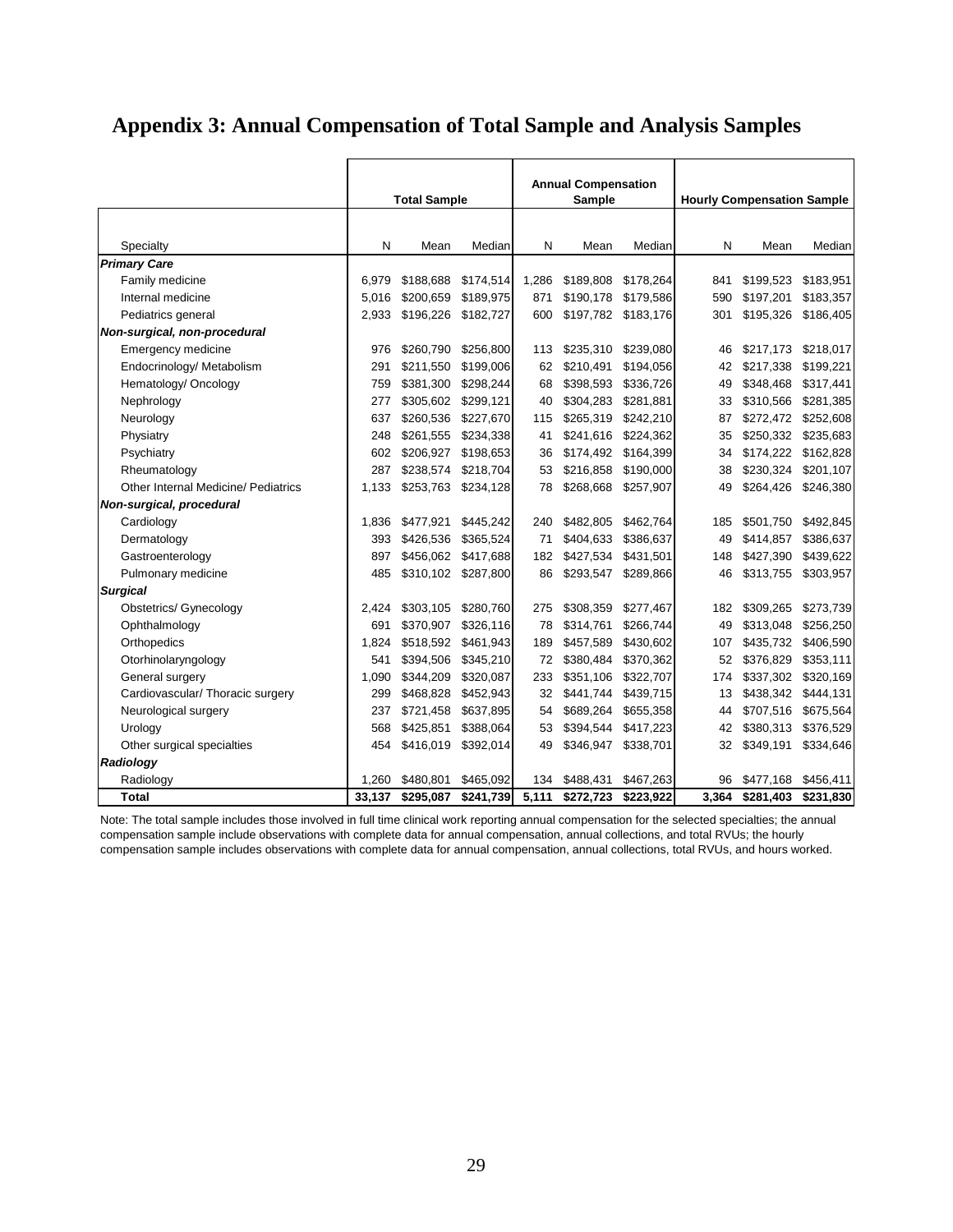## **Appendix 4: Actual and Simulated Median Hourly Compensation of Selected Specialty and Subspecialty Groups**

|                                     |       |          | <b>Median Hourly Compensation</b> |                       |        | <b>Compensation Ratio<sup>1</sup></b> |                   |
|-------------------------------------|-------|----------|-----------------------------------|-----------------------|--------|---------------------------------------|-------------------|
| Specialty                           | N     | Actual   | Simulated <sup>2</sup>            | Percent<br>Difference | Actual | Simulated                             | <b>Difference</b> |
| <b>Primary Care</b>                 | 1,732 | \$103.52 | \$94.31                           | $-8.9%$               | 1.00   | 1.00                                  | 0.00              |
| Family medicine                     | 841   | \$103.17 | \$93.14                           | $-9.7%$               | 1.00   | 1.00                                  | 0.00              |
| Internal medicine                   | 590   | \$103.94 | \$98.86                           | $-4.9%$               | 1.01   | 1.06                                  | 0.05              |
| Pediatrics general                  | 301   | \$103.99 | \$92.51                           | $-11.0%$              | 1.01   | 0.99                                  | $-0.01$           |
| Non-surgical, non-procedural        | 413   | \$125.73 | \$118.06                          | $-6.1%$               | 1.21   | 1.25                                  | 0.04              |
| <b>Emergency medicine</b>           | 46    | \$122.08 | \$117.56                          | $-3.7%$               | 1.18   | 1.26                                  | 0.08              |
| Endocrinology/ Metabolism           | 42    | \$120.77 | \$112.69                          | $-6.7%$               | 1.17   | 1.21                                  | 0.04              |
| Hematology/ Oncology                | 49    | \$184.86 | \$175.54                          | $-5.0%$               | 1.79   | 1.88                                  | 0.09              |
| Nephrology                          | 33    | \$140.69 | \$153.61                          | 9.2%                  | 1.36   | 1.65                                  | 0.29              |
| Neurology                           | 87    | \$133.43 | \$126.95                          | $-4.9%$               | 1.29   | 1.36                                  | 0.07              |
| Physiatry                           | 35    | \$109.81 | \$107.20                          | $-2.4%$               | 1.06   | 1.15                                  | 0.09              |
| Psychiatry                          | 34    | \$92.17  | \$77.71                           | $-15.7%$              | 0.89   | 0.83                                  | $-0.06$           |
| Rheumatology                        | 38    | \$110.85 | \$100.38                          | $-9.4%$               | 1.07   | 1.08                                  | 0.00              |
| Other Internal Medicine/ Pediatrics | 49    | \$131.45 | \$118.07                          | $-10.2%$              | 1.27   | 1.27                                  | $-0.01$           |
| Non-surgical, procedural            | 428   | \$237.99 | \$194.08                          | $-18.5%$              | 2.30   | 2.06                                  | $-0.24$           |
| Cardiology                          | 185   | \$253.39 | \$222.18                          | $-12.3%$              | 2.46   | 2.39                                  | $-0.07$           |
| Dermatology                         | 49    | \$225.93 | \$167.78                          | $-25.7%$              | 2.19   | 1.80                                  | $-0.39$           |
| Gastroenterology                    | 148   | \$246.61 | \$194.57                          | $-21.1%$              | 2.39   | 2.09                                  | $-0.30$           |
| Pulmonary medicine                  | 46    | \$160.58 | \$163.11                          | 1.6%                  | 1.56   | 1.75                                  | 0.19              |
| <b>Surgical</b>                     | 695   | \$180.72 | \$148.66                          | $-17.7%$              | 1.75   | 1.58                                  | $-0.17$           |
| <b>Obstetrics/ Gynecology</b>       | 182   | \$159.51 | \$129.12                          | $-19.1%$              | 1.55   | 1.39                                  | $-0.16$           |
| Ophthalmology                       | 49    | \$136.57 | \$129.18                          | $-5.4%$               | 1.32   | 1.39                                  | 0.06              |
| Orthopedics                         | 107   | \$209.78 | \$168.99                          | $-19.4%$              | 2.03   | 1.81                                  | $-0.22$           |
| Otorhinolaryngology                 | 52    | \$187.32 | \$135.28                          | $-27.8%$              | 1.82   | 1.45                                  | $-0.36$           |
| General surgery                     | 174   | \$166.76 | \$143.73                          | $-13.8%$              | 1.62   | 1.54                                  | $-0.07$           |
| Cardiovascular/ Thoracic surgery    | 13    | \$205.46 | \$191.04                          | $-7.0%$               | 1.99   | 2.05                                  | 0.06              |
| Neurological surgery                | 44    | \$319.12 | \$214.43                          | $-32.8%$              | 3.09   | 2.30                                  | $-0.79$           |
| Urology                             | 42    | \$205.06 | \$171.31                          | $-16.5%$              | 1.99   | 1.84                                  | $-0.15$           |
| Other surgical specialties          | 32    | \$152.92 | \$147.99                          | $-3.2%$               | 1.48   | 1.59                                  | 0.11              |
| Radiology                           | 96    | \$234.33 | \$180.56                          | $-22.9%$              | 2.26   | 1.91                                  | $-0.35$           |
| Radiology                           | 96    | \$234.33 | \$180.56                          | $-22.9%$              | 2.27   | 1.94                                  | $-0.33$           |
| <b>Total</b>                        | 3,364 | \$129.41 | \$114.93                          | $-11.2%$              | 1.25   | 1.22                                  | $-0.03$           |

 $1$  Ratios of compensation for detailed specialties are relative to family medicine; consolidated specialty groupings and total are relative to primary care.

 $2$  Simulated as if all services were paid under the Medicare Fee Schedule